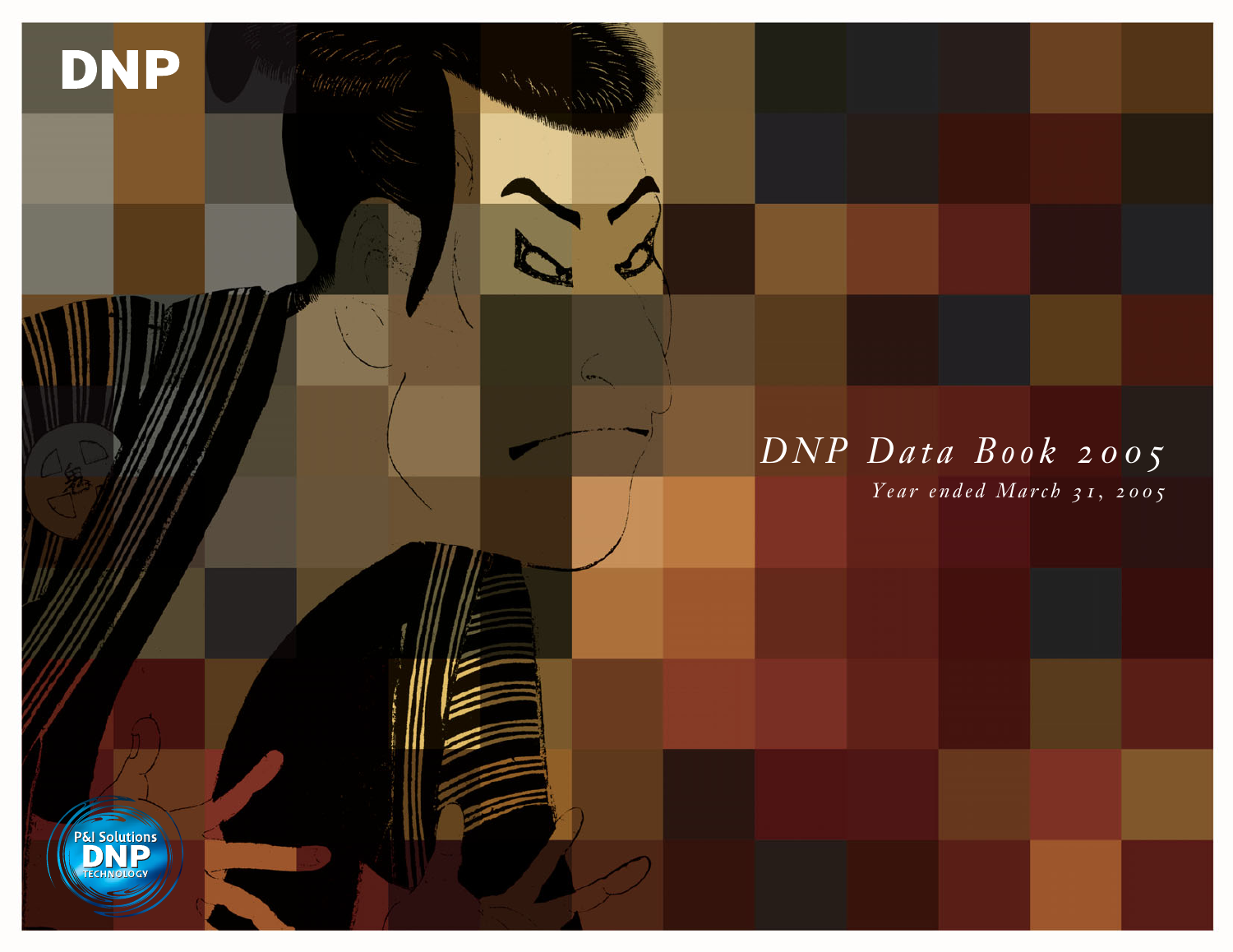Shueisha, the predecessor of today's Dai Nippon Printing Co., Ltd.(DNP), was founded in 1876 as Japan's first full-scale printing company. The company got its start in publication printing but has since diversified its operations to include commercial printing, business forms, packaging, decorative materials, lifestyle and industrial supplies, and electronic components.

The world is in the midst of growing demand for information, a situation that offers high potential for DNP. Backed by a position of leadership in the information industry, we are continuing to expand our businesses by exploring new technological and marketing possibilities in the world of printing.

#### **Contents**

|    |    |    | Financial Data |    |
|----|----|----|----------------|----|
|    |    |    |                |    |
|    |    |    |                |    |
|    |    |    |                |    |
|    |    |    |                | 8  |
|    |    |    |                | 9  |
|    |    |    |                |    |
|    |    |    |                |    |
|    |    |    |                |    |
| 10 |    |    |                |    |
|    | 10 |    |                | 14 |
|    |    | 10 |                |    |
|    | 5  |    |                | 16 |
| 10 |    |    |                |    |
| 10 |    |    |                | 19 |
|    |    |    |                |    |
|    |    |    |                |    |
|    |    |    |                |    |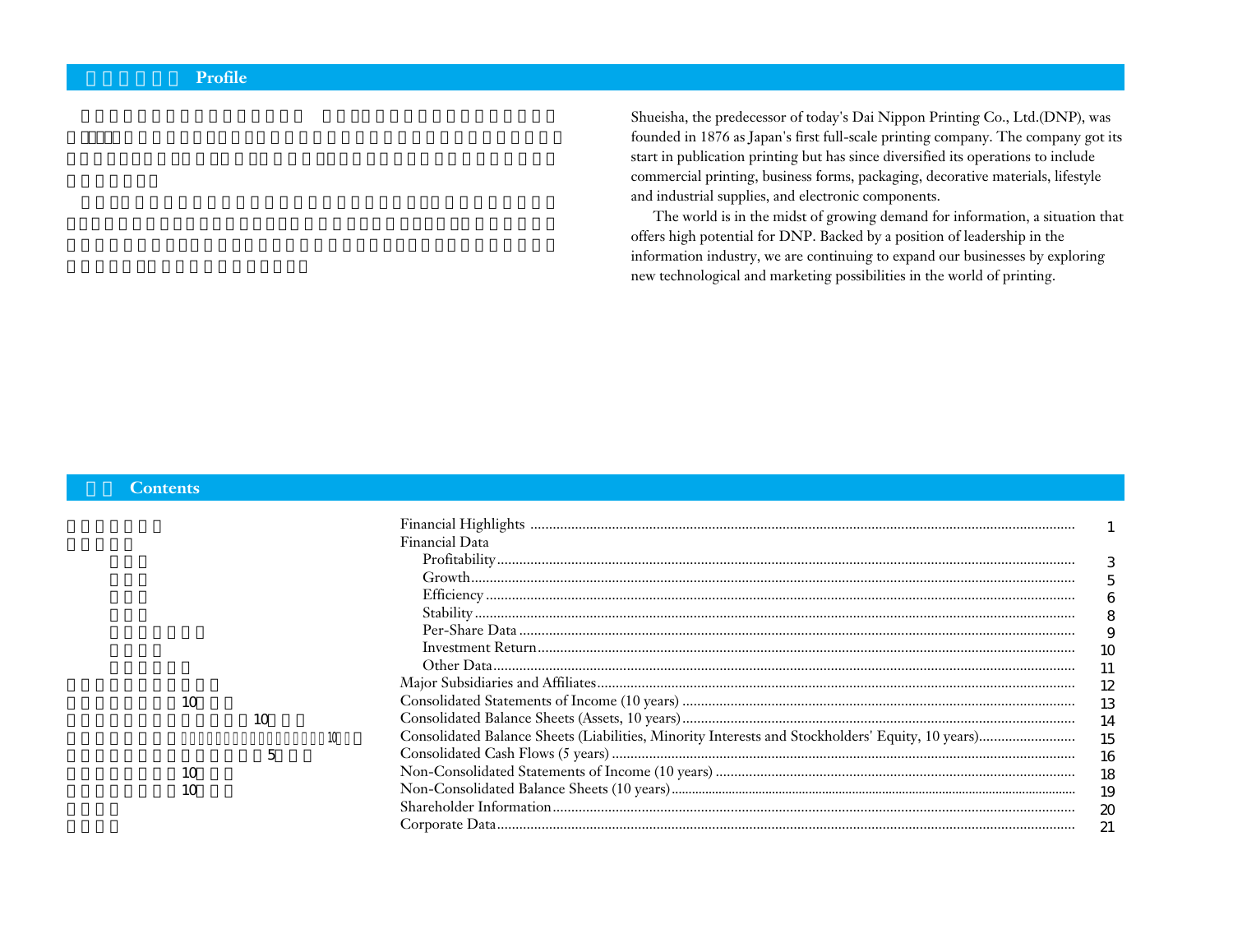## **Consolidated and Non-Consolidated Financial Highlights**







.<br>Ordinary income



Net income



.<br>Total stockholders' equity (百万円/*¥ million*





EPS Earnings per share

(円/*¥*

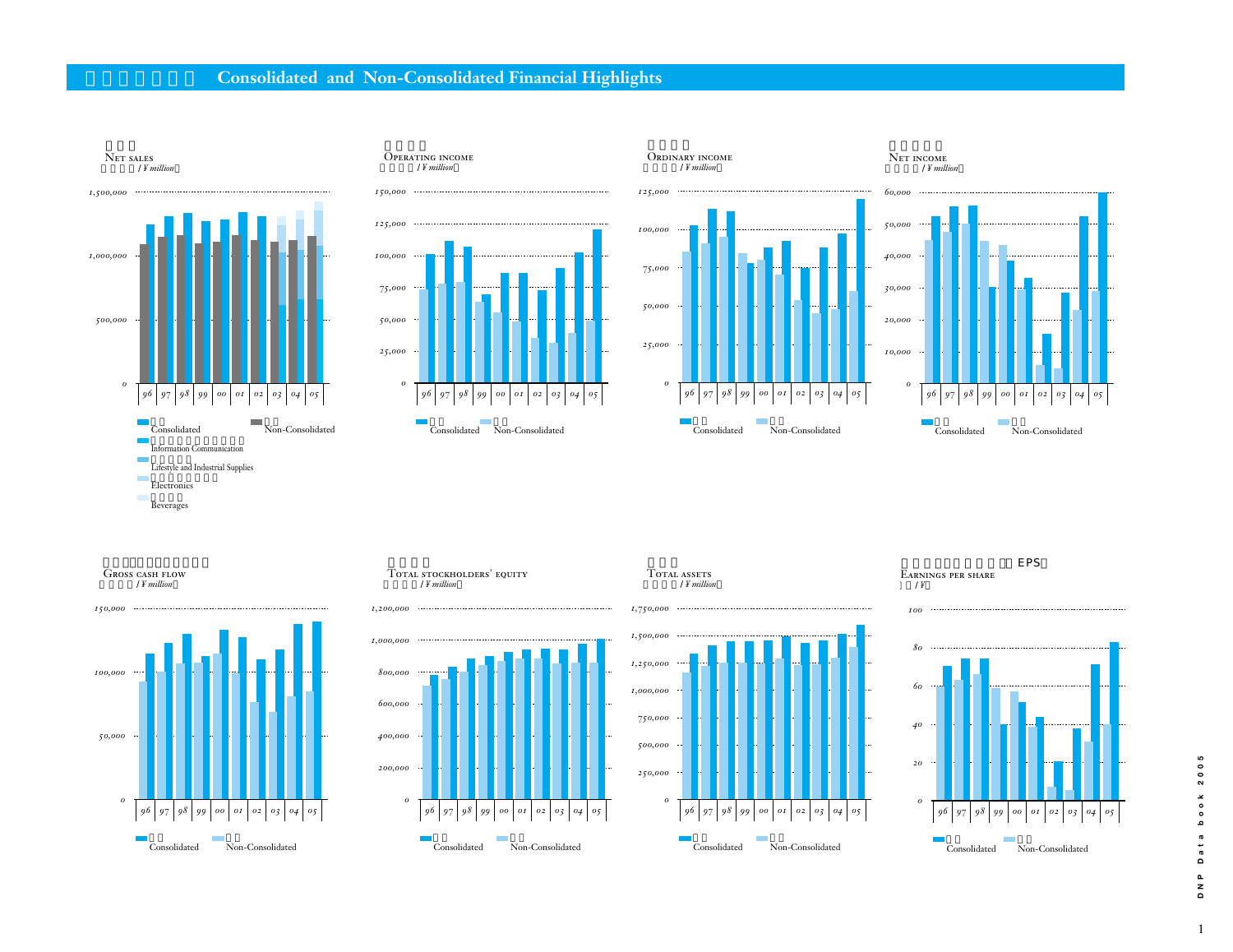(  $\angle$  ¥ million)

| Years ended March 31                               | 1996      | 1997      | 1998      | 1999      | 2000      | 200I      | 2002      | 2003      | 2004      | 2005      |
|----------------------------------------------------|-----------|-----------|-----------|-----------|-----------|-----------|-----------|-----------|-----------|-----------|
| Consolidated                                       |           |           |           |           |           |           |           |           |           |           |
|                                                    | 1,245,300 | 1,310,100 | 1,336,604 | 1,269,543 | 1,286,703 | 1,342,035 | 1,311,934 | 1,309,002 | 1,354,101 | 1,424,942 |
| Information Communication                          |           |           |           |           |           |           | 651,216   | 611,754   | 622,466   | 633,498   |
| Lifestyle and Industrial Supplies                  |           |           |           |           |           |           | 410,705   | 417,277   | 425,523   | 448,832   |
|                                                    |           |           |           |           |           |           | 176,914   | 208,138   | 236,402   | 269,626   |
|                                                    |           |           |           |           |           |           | 73,099    | 71,833    | 69,710    | 72,986    |
|                                                    | 100,390   | 111,188   | 106,818   | 69,609    | 85,886    | 85,941    | 72,242    | 89,881    | 102,438   | 120,528   |
|                                                    | 102,888   | 113,639   | 111,673   | 77,996    | 87,976    | 92,349    | 74,775    | 88,177    | 97,276    | 120,485   |
|                                                    | 52,974    | 56,165    | 56,539    | 30,493    | 39,034    | 33,409    | 15,609    | 28,774    | 52,971    | 59,936    |
|                                                    | 115,398   | 123,748   | 130,447   | 113,293   | 133,622   | 127,721   | 110,479   | 118,013   | 138,153   | 140,376   |
| Total stockholders' equity                         | 780,484   | 831,262   | 885,507   | 898,646   | 925,646   | 939,441   | 946,998   | 942,083   | 978,736   | 1,007,943 |
|                                                    | 1,336,689 | 1,410,138 | 1,450,709 | 1,445,293 | 1,451,700 | 1,489,871 | 1,432,458 | 1,450,027 | 1,513,734 | 1,600,129 |
| Earnings per share (¥)                             | 70.63     | 74.52     | 74.49     | 40.15     | 51.40     | 43.99     | 20.55     | 37.80     | 71.49     | 82.56     |
|                                                    |           |           |           |           |           |           |           |           |           |           |
| Non-Consolidated                                   |           |           |           |           |           |           |           |           |           |           |
|                                                    | 1,088,833 | 1,144,122 | 1,160,834 | 1,098,547 | 1,113,137 | 1,162,403 | 1,121,696 | 1,106,346 | 1,121,767 | 1,156,219 |
| Information Communication                          |           |           |           |           |           |           | 614,161   | 573,509   | 575,245   | 575,374   |
| Lifestyle and Industrial Supplies                  |           |           |           |           |           |           | 348,601   | 353,232   | 366,790   | 377,805   |
|                                                    |           |           |           |           |           |           | 158,932   | 179,603   | 179,732   | 203,040   |
|                                                    |           |           | 619,105   | 613,448   | 612,389   | 635,941   | 614,161   |           |           |           |
| Lifestyle products                                 |           |           | 308,870   | 293,533   | 299,102   | 307,897   | 296,074   |           |           |           |
| Electronic components & Information media supplies |           |           | 232,859   | 191,565   | 201,644   | 218,564   | 211,460   |           |           |           |
| (Books and magazines)                              | 205,896   | 207,038   | 209,404   |           |           |           |           |           |           |           |
| (Commercial printing)                              | 569,084   | 604,958   | 605,943   |           |           |           |           |           |           |           |
| (Packaging and special printing)                   | 313,852   | 332,125   | 345,487   |           |           |           |           |           |           |           |
|                                                    | 72,861    | 77,759    | 78,930    | 63,619    | 55,323    | 48,023    | 34,800    | 31,442    | 38,984    | 48,596    |
|                                                    | 85,761    | 91,037    | 95,439    | 84,623    | 80,528    | 70,461    | 53,999    | 45,372    | 48,332    | 59,790    |
|                                                    | 44,887    | 47,676    | 50,182    | 44,856    | 43,439    | 29,544    | 5,699     | 4,589     | 22,972    | 28,972    |
|                                                    | 92,452    | 100,210   | 106,507   | 107,446   | 114,181   | 99,156    | 76,011    | 68,630    | 80,628    | 84,649    |
| Total stockholders' equity                         | 711,910   | 754,242   | 802,209   | 844,184   | 873,763   | 889,447   | 882,682   | 852,782   | 860,961   | 858,868   |
|                                                    | 1,159,165 | 1,224,103 | 1,253,597 | 1,255,756 | 1,243,061 | 1,288,135 | 1,234,322 | 1,235,530 | 1,301,927 | 1,392,282 |
| Cash dividends per share (¥)                       | 16.00     | 17.00     | 18.00     | 18.00     | 18.00     | 18.00     | 18.00     | 19.00     | 21.00     | 24.00     |
| Earnings per share (¥)                             | 59.84     | 63.26     | 66.11     | 59.06     | 57.19     | 38.90     | 7.50      | 5.82      | 30.82     | 39.70     |
|                                                    |           |           |           |           |           |           |           |           |           |           |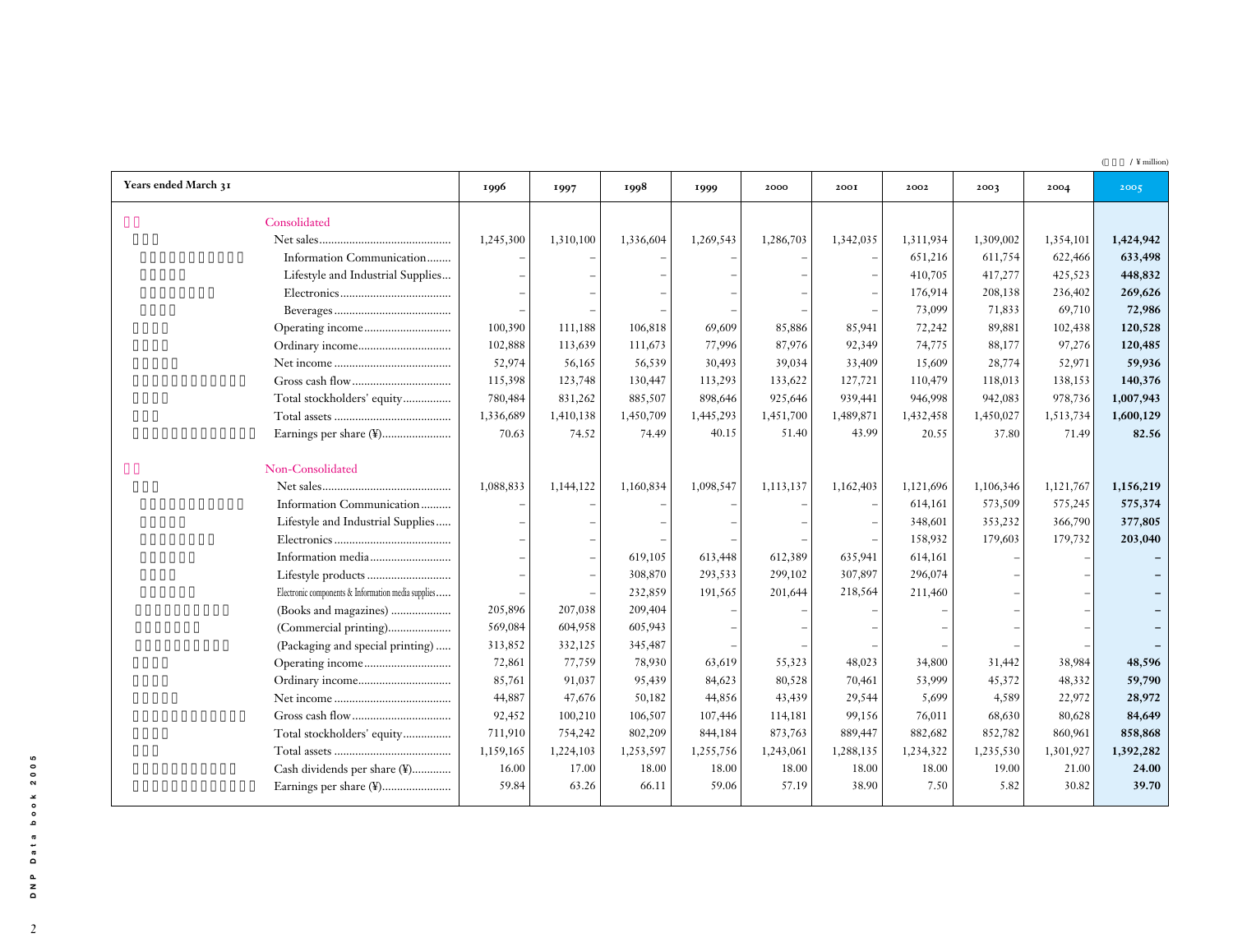### **Consolidated and Non-Consolidated Financial Data**

### **Profitability**





|                            |         |         |         |        |        |        |        |        |         | $/$ ¥ million) |
|----------------------------|---------|---------|---------|--------|--------|--------|--------|--------|---------|----------------|
| Years ended March 31       | 1996    | 1997    | 1998    | 1999   | 2000   | 2001   | 2002   | 2003   | 2004    | 2005           |
| Consolidated               |         |         |         |        |        |        |        |        |         |                |
|                            | 100,390 | 111,188 | 106,818 | 69,609 | 85,886 | 85,941 | 72,242 | 89,881 | 102,438 | 120,528        |
| Operating income ratio (%) | 8.06    | 8.49    | 7.99    | 5.48   | 6.67   | 6.40   | 5.51   | 6.87   | 7.57    | 8.46           |
|                            | 102,888 | 113,639 | 111,673 | 77,996 | 87,976 | 92,349 | 74,775 | 88,177 | 97,276  | 120,485        |
| Ordinary income ratio (%)  | 8.26    | 8.67    | 8.35    | 6.14   | 6.84   | 6.88   | 5.70   | 6.74   | 7.18    | 8.46           |
|                            | 52,974  | 56,165  | 56,539  | 30,493 | 39,034 | 33,409 | 15,609 | 28,774 | 52,971  | 59,936         |
|                            | 4.25    | 4.29    | 4.23    | 2.40   | 3.03   | 2.49   | 1.19   | 2.20   | 3.91    | 4.21           |
| Non-Consolidated           |         |         |         |        |        |        |        |        |         |                |
|                            | 72,861  | 77,759  | 78,930  | 63,619 | 55,323 | 48,023 | 34,800 | 31,442 | 38,984  | 48,596         |
| Operating income ratio (%) | 6.69    | 6.80    | 6.80    | 5.79   | 4.97   | 4.13   | 3.10   | 2.84   | 3.48    | 4.20           |
|                            | 85,761  | 91,037  | 95,439  | 84,623 | 80,528 | 70,461 | 53,999 | 45,372 | 48,332  | 59,790         |
| Ordinary income ratio (%)  | 7.88    | 7.96    | 8.22    | 7.70   | 7.23   | 6.06   | 4.81   | 4.10   | 4.31    | 5.17           |
|                            | 44,887  | 47,676  | 50,182  | 44,856 | 43,439 | 29,544 | 5,699  | 4,589  | 22,972  | 28,972         |
|                            | 4.12    | 4.17    | 4.32    | 4.08   | 3.90   | 2.54   | 0.51   | 0.41   | 2.05    | 2.51           |



 $*2$   $\times 100$   $\times$  $\times$  100 Note:\*1 Operating income ratio = Operating income / Net sales×100%

\*2 Ordinary income ratio = Ordinary income / Net sales $\times$  100%

\*3 Return on sales = Net income / Net sales $\times$  100%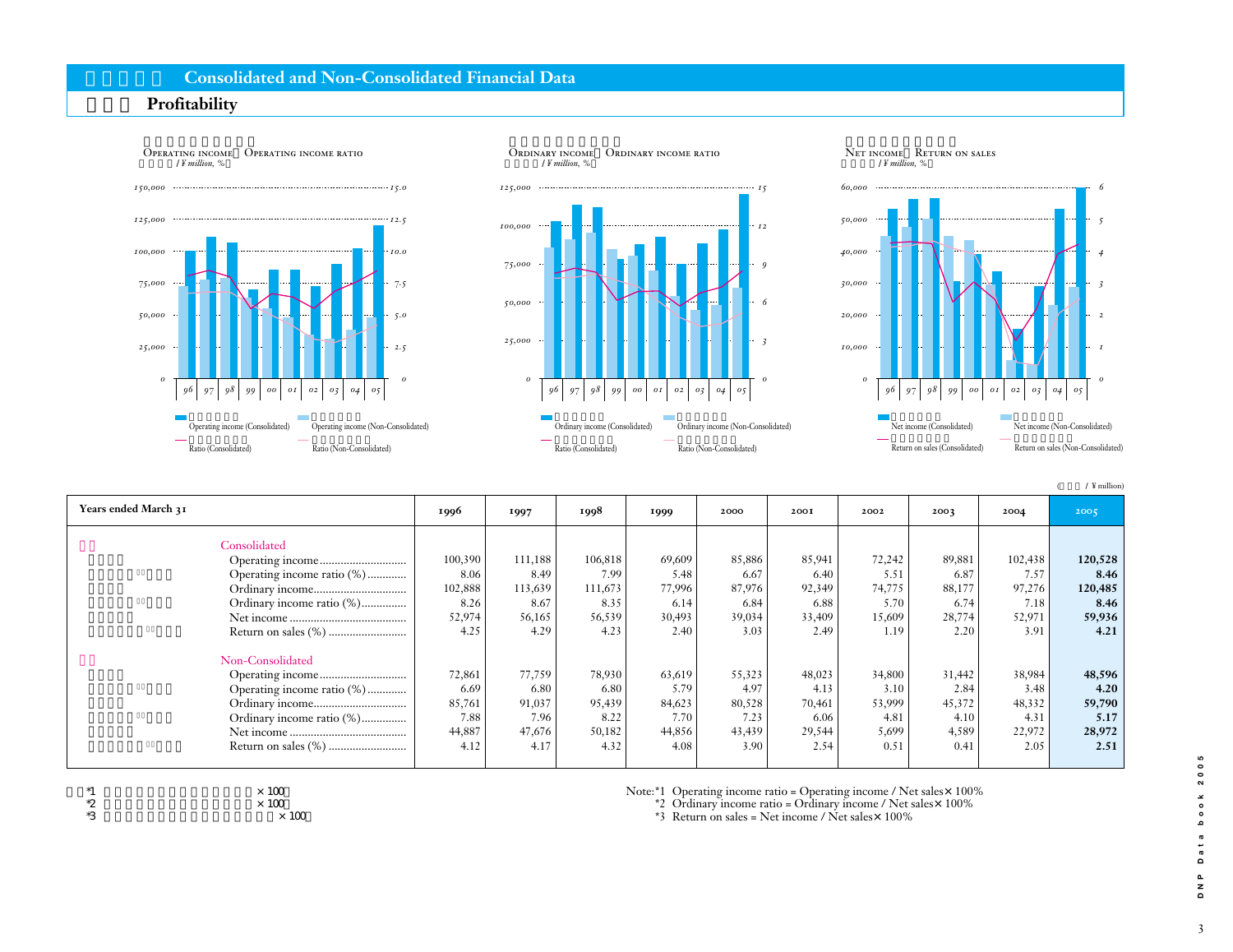

| Years ended March 31 |                        | 1996  | 1997    | 1998    | 1999    | 2000    | 2001    | 2002    | 2003    | 2004    | 2005    |
|----------------------|------------------------|-------|---------|---------|---------|---------|---------|---------|---------|---------|---------|
|                      | Consolidated           |       |         |         |         |         |         |         |         |         |         |
|                      |                        | 983.3 | 1,028.6 | 1,056.9 | 1,033.9 | 1,039.0 | 1,091.4 | 1,071.1 | 1,043.5 | 1,073.1 | 1,121.4 |
|                      |                        | 79.0  | 78.5    | 79.1    | 81.4    | 80.7    | 81.3    | 81.6    | 79.7    | 79.2    | 78.7    |
| ROE                  | Return on equity (ROE) | 6.98  | 6.97    | 6.59    | 3.42    | 4.28    | 3.58    | 1.65    | 3.02    | 5.52    | 6.03    |
| <b>ROA</b>           |                        | 4.06  | 4.09    | 3.95    | 2.11    | 2.69    | 2.27    | 1.07    | 2.00    | 3.57    | 3.85    |
|                      |                        |       |         |         |         |         |         |         |         |         |         |
|                      | Non-Consolidated       |       |         |         |         |         |         |         |         |         |         |
|                      |                        | 909.6 | 950.5   | 964.7   | 925.6   | 955.3   | 1,008.5 | 980.4   | 962.9   | 969.8   | 994.6   |
|                      |                        | 83.5  | 83.1    | 83.1    | 84.3    | 85.8    | 86.8    | 87.4    | 87.0    | 86.5    | 86.0    |
| ROE                  | Return on equity (ROE) | 6.46  | 6.50    | 6.45    | 5.45    | 5.06    | 3.35    | 0.64    | 0.53    | 2.68    | 3.37    |
| <b>ROA</b>           |                        | 3.97  | 4.00    | 4.05    | 3.58    | 3.48    | 2.33    | 0.45    | 0.37    | 1.81    | 2.15    |
|                      |                        |       |         |         |         |         |         |         |         |         |         |



 $*1$   $ROE$   $\times 100$  $\angle$  \*2 ROA  $\times$  100

Note: $*1$  Return on equity (ROE) = Net income / Total stockholders' equity (yearly average) $\times$  100% \*2 Return on assets  $(ROA)$  = Net income / Total assets (yearly average) $\times$  100%

 $\overline{4}$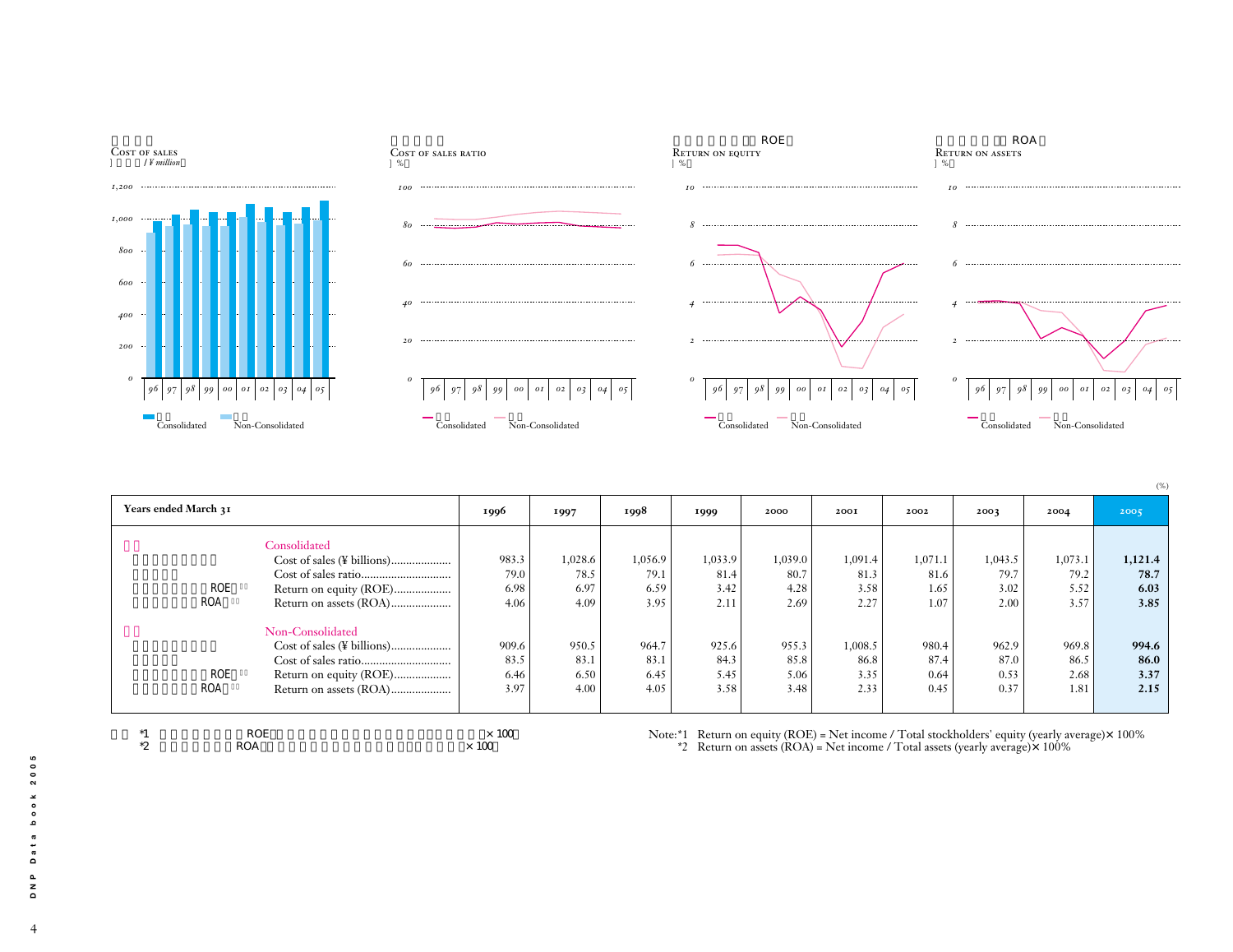#### Growth



15.80 16.89 47.79 9.06 24.32 14.79 161.18 11.06 18.60 17.24 58.97 8.31 11.77 3.45 74.28 3.65 8.82 6.87 17.05 2.39 0.30 -4.02 0.51 -3.88 7.01 6.49 9.94 0.99 -2.56 -5.78 -7.04 -5.81 9.58 7.52 12.77 3.64 -4.39 -5.63 -6.41 -3.90 1.74 1.09 1.48 1.05 -6.69 -6.46 -7.03 -3.23 1.01 0.73 1.29 1.59 -5.71 -5.12 -5.66 -2.09 2.05 1.77 1.75 2.20 -4.40 -3.93 -4.46 -0.97 2.88 2.63 2.32 2.62 -3.54 -3.11 -3.64 -0.24 **Years ended March 31** 過去10年 (%) \*1  $\text{X}$  10^ logA/B÷X -1 × 100 <br>
\*2  $\text{X}$  10^ logA/B÷X -1 × 100  $\text{A}$  X+1  $\text{B}$  $3 \mid 4 \mid 5 \mid 6 \mid 7 \mid 8 \mid 9$ 2 years EPS EPS グロス・キャッシュフロー成長率 \*4 Consolidated Compounded operating income growth rate ... Compounded ordinary income growth rate .... Compounded EPS growth rate... Gross cash flow compounded growth rate Non-Consolidated Compounded operating income growth rate... Compounded ordinary income growth rate ...... Compounded EPS growth rate.... Gross cash flow compounded growth rate Compared to 2 years 3 years 4 years 5 years 6 years 7 years 8 years 9 years 10 years 10 years 2<br>Compared to 2 year<br>last year **17.66 23.86 15.48 1.61 24.66 23.71 28.81 4.99**

| $\tilde{\phantom{a}}$ | $10^{\circ}$ logA/B ÷ X -1 × 100 |                            |  |
|-----------------------|----------------------------------|----------------------------|--|
| *3 EPS                | $10^{\circ}$ logA/B ÷ X -1 × 100 | EPS $A \quad X+1$<br>EPS B |  |
|                       | $10^{\circ}$ logA/B ÷ X -1 × 100 | X+                         |  |

Note: \*1 Compounded operating income growth rate (X years) = 10^ (logA/B÷X)-1 × 100% A is operating income for this term; B is operating income X+1 year ago.<br>\*2 Compounded ordinary income growth rate (X years) = 10^ (logA

\*2 Compounded ordinary income growth rate (X years) =  $10^{\circ}$  (logA/B÷X)-1 × 100% A is ordinary income for this term; B is ordinary income X+1 year ago.

\*3 Compounded EPS growth rate (X years) =  $10^{\circ}$  (logA/B÷X)-1 × 100% A is EPS for this term; B is EPS X+1 year ago.

\*4 Gross cash flow compounded growth rate (X years) =  $10^{\circ}$  (logA/B÷X)-1 × 100% A is gross cash flow for this term; B is gross cash flow X+1 year ago.

5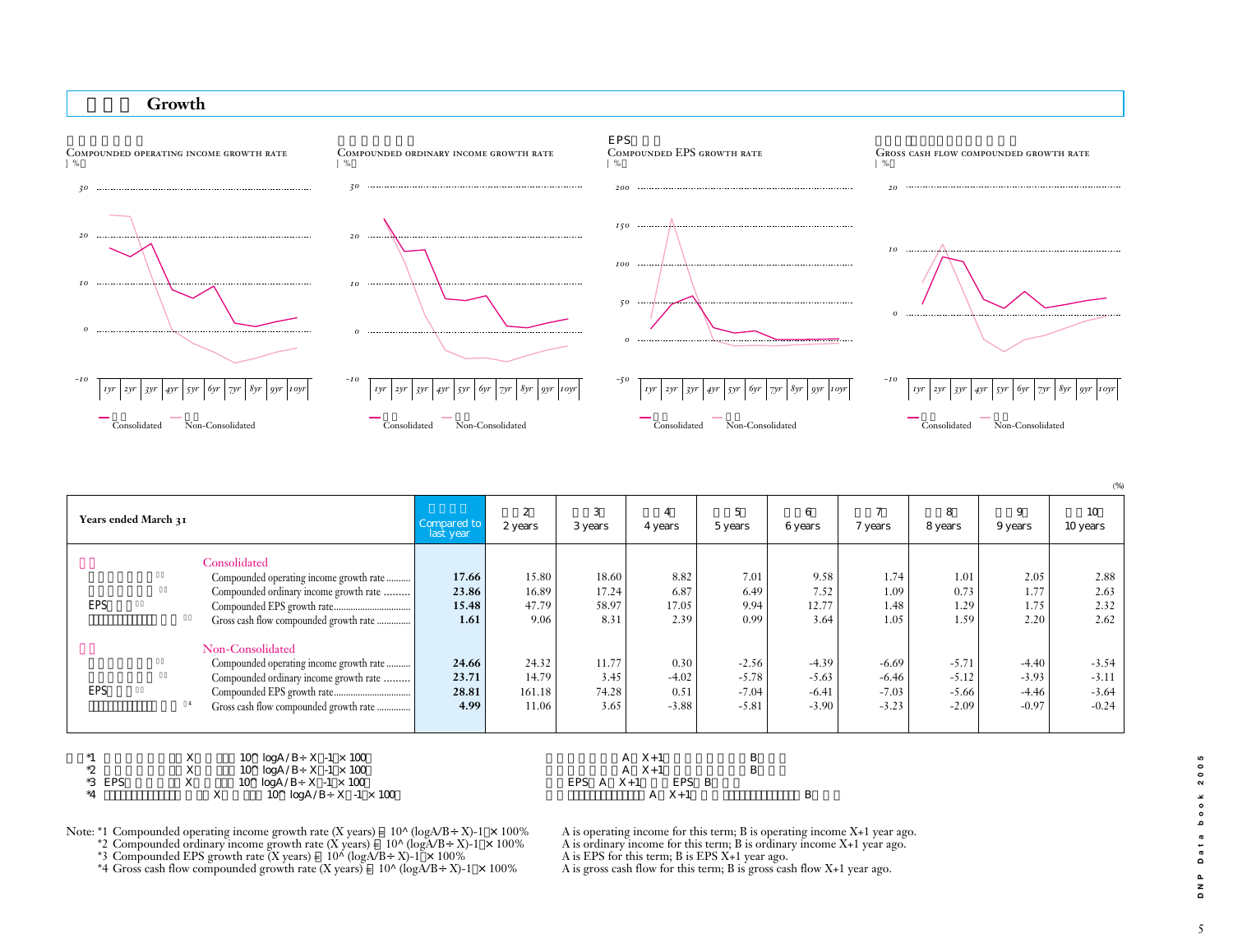

 $*1$  $*2$   $*$  $*3$  and  $*3$  and  $*1$  and  $*1$  and  $*1$  and  $*1$  and  $*1$  and  $*1$  and  $*1$  and  $*1$  and  $*1$  and  $*1$  and  $*1$  and  $*1$  and  $*1$  and  $*1$  and  $*1$  and  $*1$  and  $*1$  and  $*1$  and  $*1$  and  $*1$  and  $*1$  and  $*1$  and  $*1$   $*4$   $*4$ 

注)\*4 棚卸資産=商品、製品、原材料、仕掛品、貯蔵品の合計

 $*$ 



|                                |       |       |       |       |       |       |       |       |       | $/$ times) |
|--------------------------------|-------|-------|-------|-------|-------|-------|-------|-------|-------|------------|
| Years ended March 31           | 1996  | 1997  | 1998  | 1999  | 2000  | 200I  | 2002  | 2003  | 2004  | 2005       |
| Consolidated                   |       |       |       |       |       |       |       |       |       |            |
| Total assets turnover          | 0.95  | 0.95  | 0.93  | 0.88  | 0.89  | 0.91  | 0.90  | 0.91  | 0.91  | 0.92       |
|                                | 1.64  | 1.63  | 1.56  | 1.42  | 1.41  | 1.44  | 1.39  | 1.39  | 1.41  | 1.43       |
| Tangible fixed assets turnover | 2.78  | 2.72  | 2.58  | 2.29  | 2.27  | 2.39  | 2.37  | 2.41  | 2.57  | 2.74       |
|                                | 17.76 | 18.06 | 18.58 | 18.16 | 17.83 | 16.44 | 16.16 | 17.33 | 18.72 | 19.38      |
| Non-Consolidated               |       |       |       |       |       |       |       |       |       |            |
|                                | 0.96  | 0.96  | 0.94  | 0.88  | 0.89  | 0.92  | 0.89  | 0.90  | 0.88  | 0.86       |
|                                | 1.57  | 1.56  | 1.49  | 1.33  | 1.30  | 1.32  | 1.27  | 1.27  | 1.31  | 1.34       |
| Tangible fixed assets turnover | 2.92  | 2.85  | 2.72  | 2.44  | 2.43  | 2.56  | 2.51  | 2.60  | 2.77  | 2.83       |
|                                | 26.39 | 27.13 | 29.43 | 35.86 | 47.00 | 42.19 | 39.36 | 47.49 | 54.76 | 57.19      |
|                                |       |       |       |       |       |       |       |       |       |            |

Note:\*1 Total assets turnover (times) = Net sales / Total assets

\*2 Equity turnover (times) = Net sales / Stockholders' equity

\*3 Tangible fixed assets turnover (times) = Net sales / Tangible fixed assets

\*4 Inventory turnover (times) = Net sales/ Inventory Inventory = Sum of Merchandise, Finished products, Raw materials, Work in progress and Stored goods

\* The figures for total assets, stockholders' equity, property, plant and equipment, and inventories are average of the previous and this term's year-end figures.

6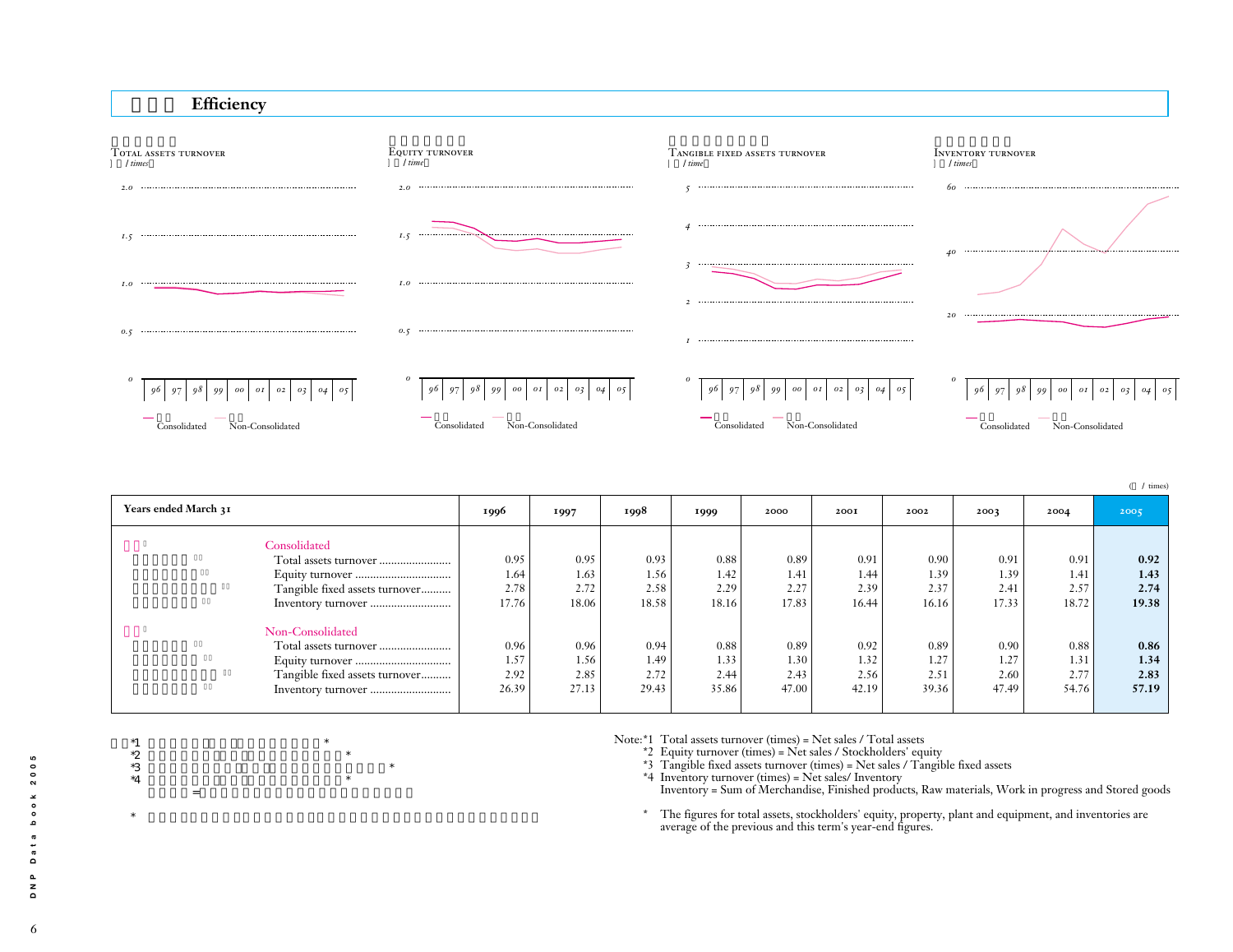

| Years ended March 31                 | 1996  | 1997  | 1998  | 1999  | 2000  | <b>200I</b> | 2002   | 2003   | 2004   | 2005   |
|--------------------------------------|-------|-------|-------|-------|-------|-------------|--------|--------|--------|--------|
| Consolidated                         |       |       |       |       |       |             |        |        |        |        |
| Receivables turnover (times)         | 3.26  | 3.30  | 3.38  | 3.19  | 3.23  | 3.22        | 3.09   | 3.28   | 3.44   | 3.49   |
| Net sales per employee               | -     | -     | -     | -     | -     | 38.65       | 38.05  | 37.37  | 38.86  | 41.03  |
| Ordinary income per employee         | -     | -     | -     | -     | -     | 2.66        | 2.17   | 2.52   | 2.79   | 3.47   |
| <sup>4</sup> Net income per employee | -     |       |       |       | -     | 0.96        | 0.45   | 0.82   | 1.52   | 1.73   |
| Non-Consolidated                     |       |       |       |       |       |             |        |        |        |        |
| Receivables turnover (times)         | 3.07  | 3.12  | 3.18  | 2.98  | 3.02  | 3.02        | 2.88   | 3.07   | 3.20   | 3.23   |
|                                      | 75.06 | 79.07 | 80.79 | 84.03 | 96.79 | 106.34      | 106.57 | 110.14 | 118.73 | 127.25 |
| Ordinary income per employee         | 5.91  | 6.29  | 6.64  | 6.47  | 7.00  | 6.45        | 5.13   | 4.52   | 5.12   | 6.58   |
| <sup>4</sup> Net income per employee | 3.09  | 3.29  | 3.49  | 3.43  | 3.78  | 2.70        | 0.54   | 0.46   | 2.43   | 3.19   |
|                                      |       |       |       |       |       |             |        |        |        |        |

 $*$ 1  $*$ 

 $*$ 

 $*2$   $*2$  $^*3$   $^*$ 

 $*4$ 

Note:\*1 Receivable turnover (times) = Net sales / (Notes receivable+Trade receivable+Discounted notes receivable)

\*2 Net sales per employee ( $\frac{4}{3}$  million) = Net sales / No. of employee

\*3 Ordinary income per employee ( $\frac{1}{2}$  million) = Ordinary income/ No. of employee

\*4 Net income per employee (¥ million) = Net income / No. of employee

\* Notes receivable, trade receivable, discounted notes receivable and number of employees are average figures of beginning and end of the fiscal year.

 $($  /  $\frac{1}{4}$  million)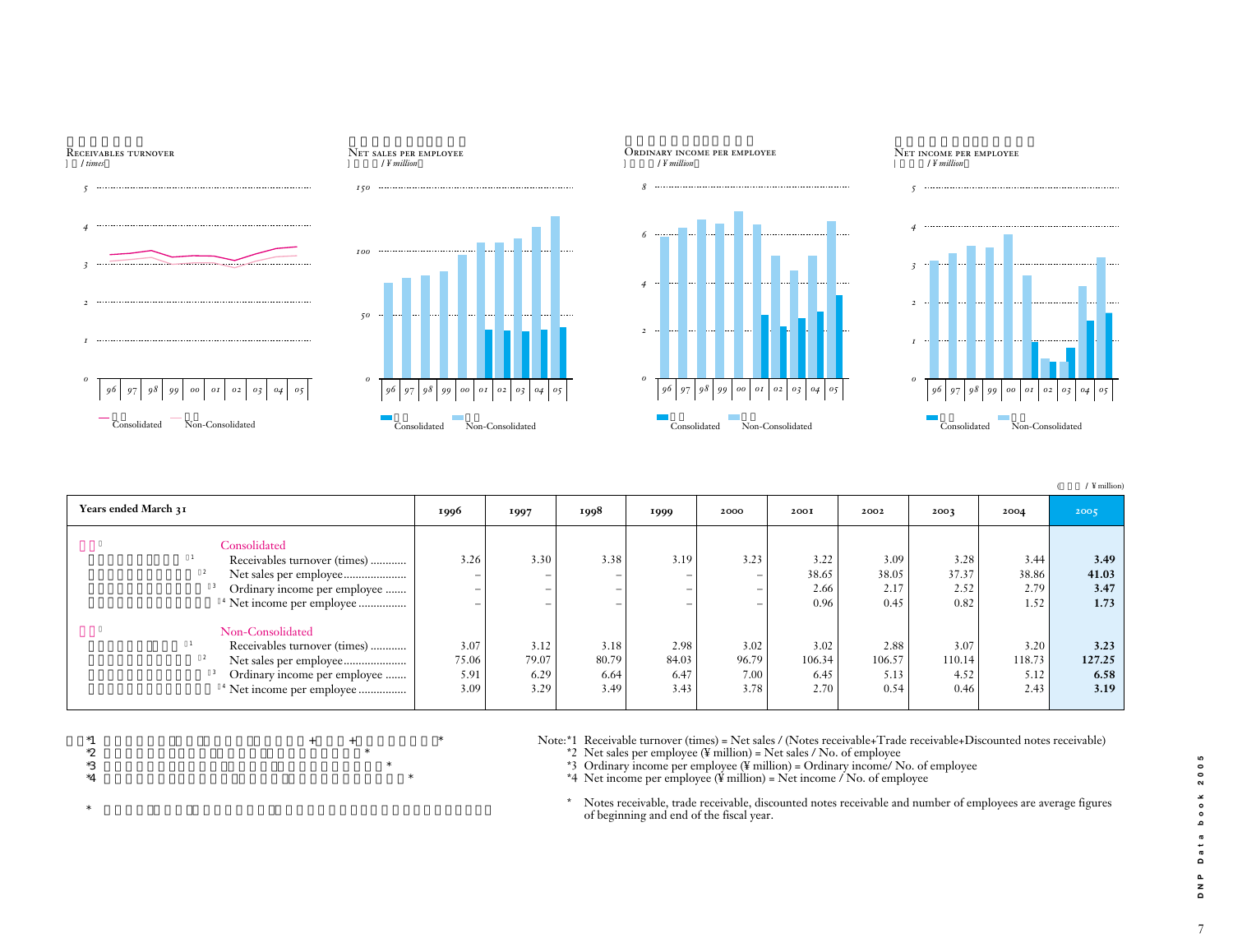

| At March 31                                                                           | 1996                              | 1997                              | 1998                              | 1999                              | 2000                              | <b>200I</b>                       | 2002                              | 2003                              | 2004                              | 2005                              |
|---------------------------------------------------------------------------------------|-----------------------------------|-----------------------------------|-----------------------------------|-----------------------------------|-----------------------------------|-----------------------------------|-----------------------------------|-----------------------------------|-----------------------------------|-----------------------------------|
| Consolidated                                                                          | 58.39<br>161.72                   | 58.95<br>160.14                   | 61.04<br>164.70                   | 62.18<br>159.14                   | 63.76<br>160.38                   | 63.06<br>165.41                   | 66.11<br>180.78                   | 64.97<br>171.27                   | 64.66<br>197.07                   | 62.99<br>185.97                   |
| Interest coverage ratio (times)                                                       | 72.58<br>45.35                    | 73.08<br>54.07                    | 73.63<br>58.67                    | 77.49<br>37.02                    | 76.95<br>52.49                    | 74.94<br>59.40                    | 72.36<br>51.33                    | 72.80<br>86.86                    | 67.56<br>89.43                    | 67.76<br>99.83                    |
| Non-Consolidated<br>Fixed assets / liability ratio<br>Interest coverage ratio (times) | 61.42<br>162.87<br>72.63<br>51.61 | 61.62<br>159.11<br>72.86<br>62.10 | 63.99<br>164.68<br>73.30<br>72.34 | 67.23<br>167.76<br>76.24<br>56.57 | 70.29<br>175.82<br>75.10<br>50.12 | 69.05<br>176.53<br>73.62<br>53.03 | 71.51<br>187.93<br>72.57<br>47.63 | 69.02<br>166.50<br>74.26<br>61.10 | 66.13<br>180.52<br>70.31<br>61.91 | 61.69<br>154.53<br>74.65<br>64.13 |
|                                                                                       |                                   |                                   |                                   |                                   |                                   |                                   |                                   |                                   |                                   |                                   |

- 
- \*1  $*_{2}$ <br>\*2  $*_{100}$   $*_{100}$ <br>\*3  $*_{4}$  $\times$  100  $*3$  +  $\times100$  $*4$  + +

Note:\*1 Equity ratio = Total stockholders' equity / Total assets ×100%

 $*2$  Liquidity ratio = Current assets / Current liabilities  $\times$  100%

\*3 Fixed assets / liability ratio = Fixed assets / (Total stockholders' equity+Long-term liabilities)  $\times$  100%

\*4 Interest coverage ratio (times)= (Operating income+Interest received+Dividends received)

/ Interest expenses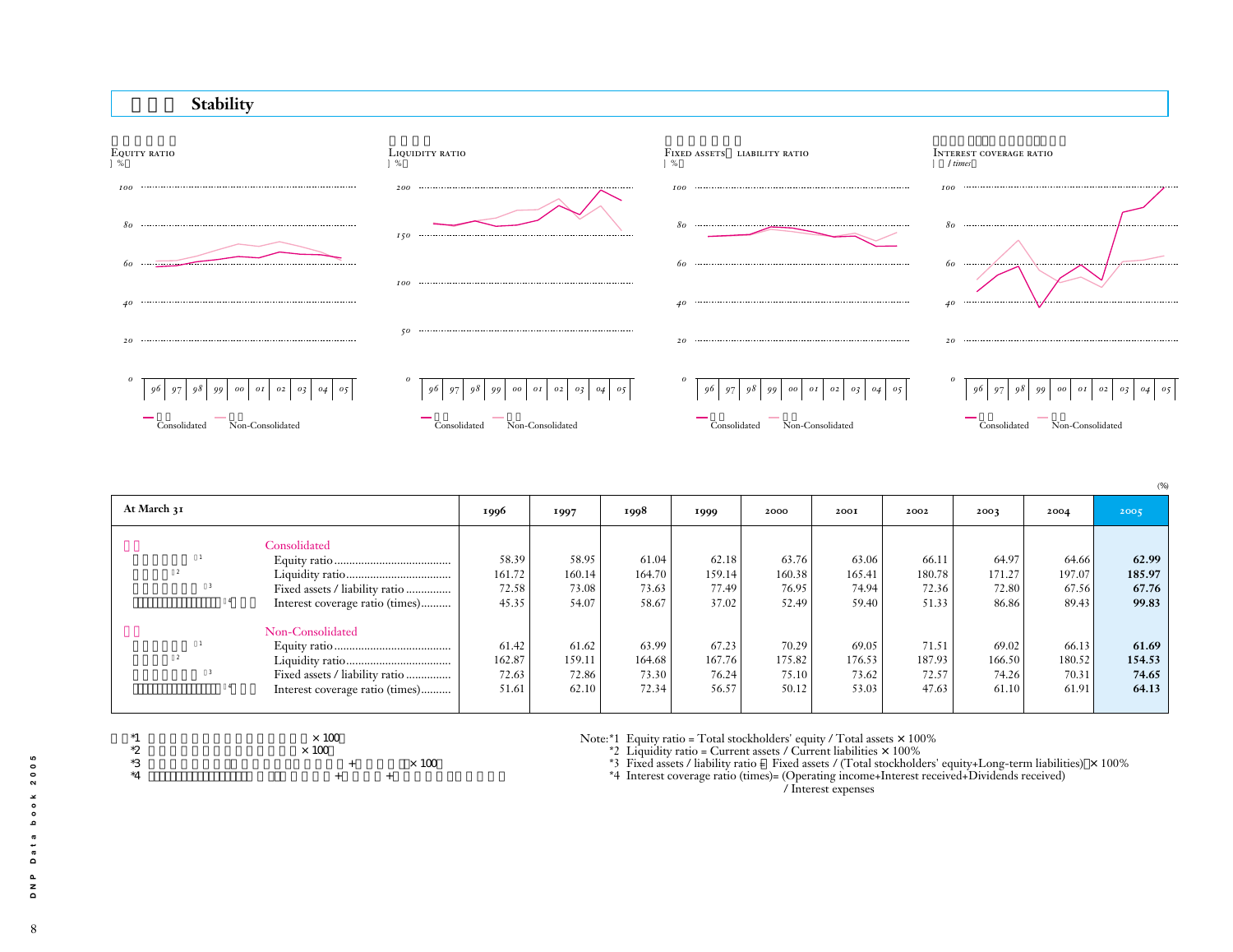

(  $/$  ¥)

| Years ended March 31     |                                                                                                                                     | 1996                               | 1997                                 | 1998                                 | 1999                                 | 2000                                 | 2001                                 | 2002                                | 2003                               | 2004                                 | 2005                                 |
|--------------------------|-------------------------------------------------------------------------------------------------------------------------------------|------------------------------------|--------------------------------------|--------------------------------------|--------------------------------------|--------------------------------------|--------------------------------------|-------------------------------------|------------------------------------|--------------------------------------|--------------------------------------|
| <b>EPS</b><br><b>BPS</b> | Consolidated<br>Earnings per share (EPS)<br>Book value per share (BPS)<br>Gross cash flow per share                                 | 70.63<br>40.49 0.49<br>153.84      | 74.52<br>1,102.56<br>164.13          | 74.49<br>1,165.94<br>171.76          | 40.15<br>1,183.24<br>149.17          | 51.40<br>1,218.79<br>175.94          | 43.99<br>1,236.96<br>168.17          | 20.55<br>1,246.99<br>145.47         | 37.80<br>1,270.81<br>159.23        | 71.49<br>1,348.40<br>190.38          | 82.56<br>1,409.18<br>196.31          |
| <b>EPS</b><br><b>BPS</b> | Non-Consolidated<br>Earnings per share (EPS)<br>Book value per share (BPS)<br>Gross cash flow per share<br>Cash dividends per share | 59.84<br>949.07<br>123.25<br>16.00 | 63.26<br>1,000.40<br>132.91<br>17.00 | 66.11<br>1,056.26<br>140.24<br>18.00 | 59.06<br>1,111.52<br>141.47<br>18.00 | 57.19<br>1,150.47<br>150.34<br>18.00 | 38.90<br>1,171.12<br>130.56<br>18.00 | 7.50<br>1,162.30<br>100.09<br>18.00 | 5.82<br>1,149.27<br>92.51<br>19.00 | 30.82<br>1,184.99<br>111.00<br>21.00 | 39.70<br>1,199.56<br>118.26<br>24.00 |

| $*1$<br>-                   | 2002       |  |  |
|-----------------------------|------------|--|--|
|                             | 2003       |  |  |
| ∗つ<br>$\tilde{\phantom{a}}$ | <b>BPS</b> |  |  |
| *Q<br>ت                     |            |  |  |

Note:\*1 Earnings per share (prior to 2003) = Net income / Outstanding shares (yearly average)

Earnings per share (since 2003) = (Net income – Directors' bonuses) / Outstanding shares (yearly average) \*2 Book value per share (¥) = Total stockholders' equity (year-end) / Outstanding shares (year-end)

\*3 Gross cash flow per share (¥) = Gross cash flow / Outstanding shares (year-end)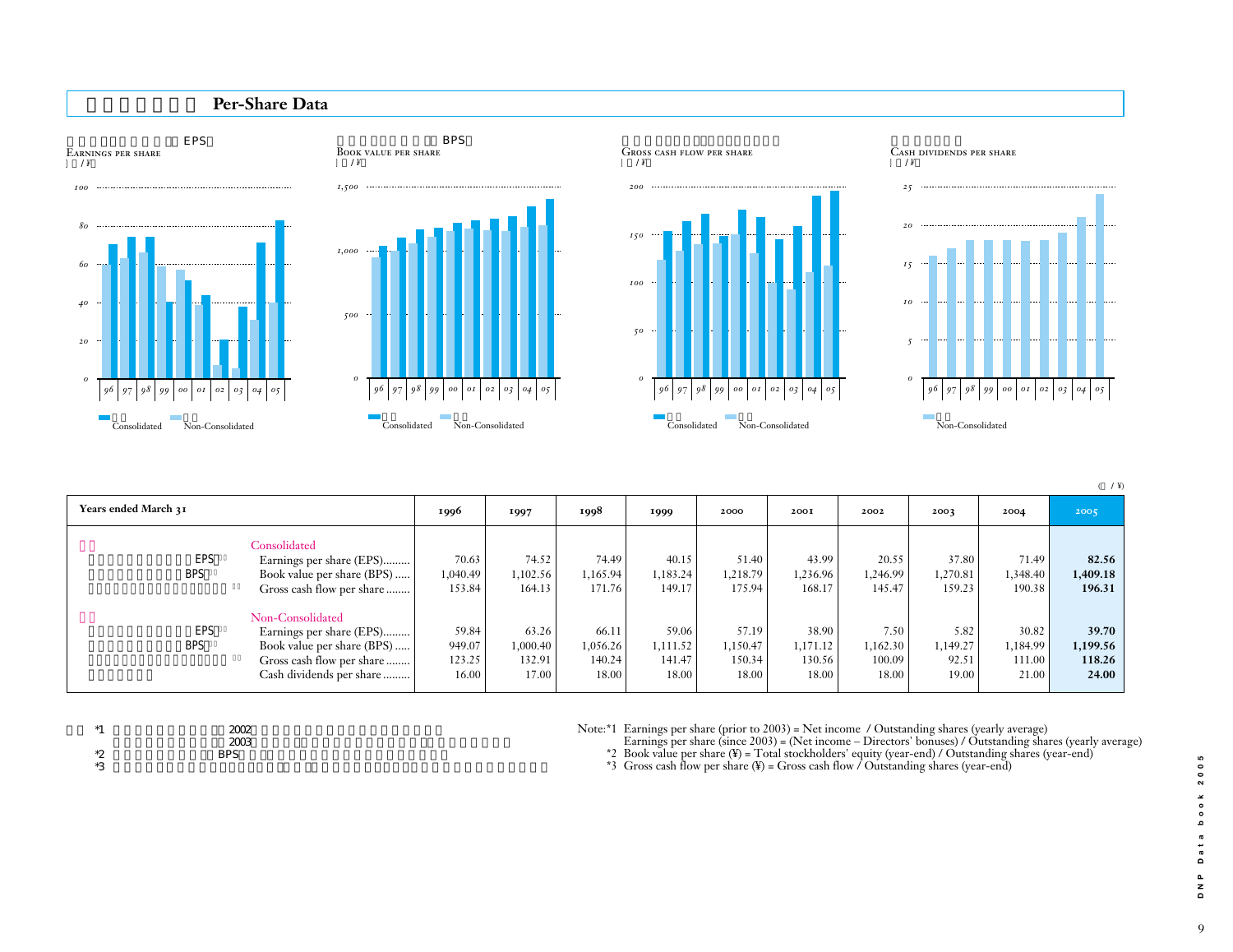#### **Investment Return**



 $($  / times)

| At March 31                                                                              |                                                                                                                                                                                    | 1996                                            | 1997                                            | 1998                                            | 1999                                            | 2000                                            | <b>200I</b>                                     | 2002                                              | 2003                                              | 2004                                            | 2005                                            |
|------------------------------------------------------------------------------------------|------------------------------------------------------------------------------------------------------------------------------------------------------------------------------------|-------------------------------------------------|-------------------------------------------------|-------------------------------------------------|-------------------------------------------------|-------------------------------------------------|-------------------------------------------------|---------------------------------------------------|---------------------------------------------------|-------------------------------------------------|-------------------------------------------------|
| PER<br>PBR <sup>2</sup><br>PCFR                                                          | Consolidated<br>Price-to-earnings ratio<br>Price-to-book value ratio<br>Price-to-cash flow ratio                                                                                   | 27.61<br>1.87<br>12.68                          | 27.78<br>1.88<br>12.61                          | 29.53<br>1.89<br>12.81                          | 44.83<br>1.52<br>12.07                          | 32.41<br>1.37<br>9.47                           | 34.10<br>1.21<br>8.92                           | 69.15<br>1.14<br>9.77                             | 30.00<br>0.89<br>7.26                             | 24.07<br>1.28<br>9.04                           | 21.18<br>1.24<br>8.91                           |
| PER<br>PBR <sup>2</sup><br>PCFR <sup>3</sup><br>$4\frac{9}{6}$<br>$\%$<br>$6\frac{6}{6}$ | Non-Consolidated<br>Price-to-earnings ratio<br>Price-to-book value ratio<br>Price-to-cash flow ratio<br>Dividend payout ratio (%)<br>Dividend yield (%)<br>Dividends-on-equity (%) | 32.59<br>2.05<br>15.82<br>26.73<br>0.82<br>1.73 | 32.72<br>2.07<br>15.57<br>26.88<br>0.82<br>1.75 | 33.28<br>2.08<br>15.69<br>27.24<br>0.82<br>1.76 | 30.48<br>1.62<br>12.72<br>30.48<br>1.00<br>1.66 | 29.13<br>1.45<br>11.08<br>31.47<br>1.08<br>1.59 | 38.56<br>1.28<br>11.49<br>46.27<br>1.20<br>1.55 | 189.47<br>1.22<br>14.20<br>239.85<br>1.27<br>1.54 | 194.85<br>0.99<br>12.26<br>326.46<br>1.68<br>1.64 | 55.84<br>1.45<br>15.50<br>68.14<br>1.22<br>1.80 | 44.06<br>1.46<br>14.79<br>60.45<br>1.37<br>2.01 |



Note:\*1 Price-to-earnings ratio (times) = Stock price (year-end) / Net income per share

\*2 Price-to-book value ratio (times) = Stock price (year-end) / Stockholders' equity per share

\*3 Price-to-cash flow ratio (times) = Stock price (year-end) / Gross cash flow per share<br>\*4 Dividend payout ratio (prior to 2003) = Total dividends paid / Net income× 100%

Dividend payour ratio (since 2003) = Dividends per share / Net income per share  $\times$  100% \*5 Dividend yield = Dividend per share / Stock price (year-end) $\times$  100%

 $*6$  Dividends-on-equity = Total dividends paid / Total stockholders' equity (yearly average)  $\times$  100%

 $10\,$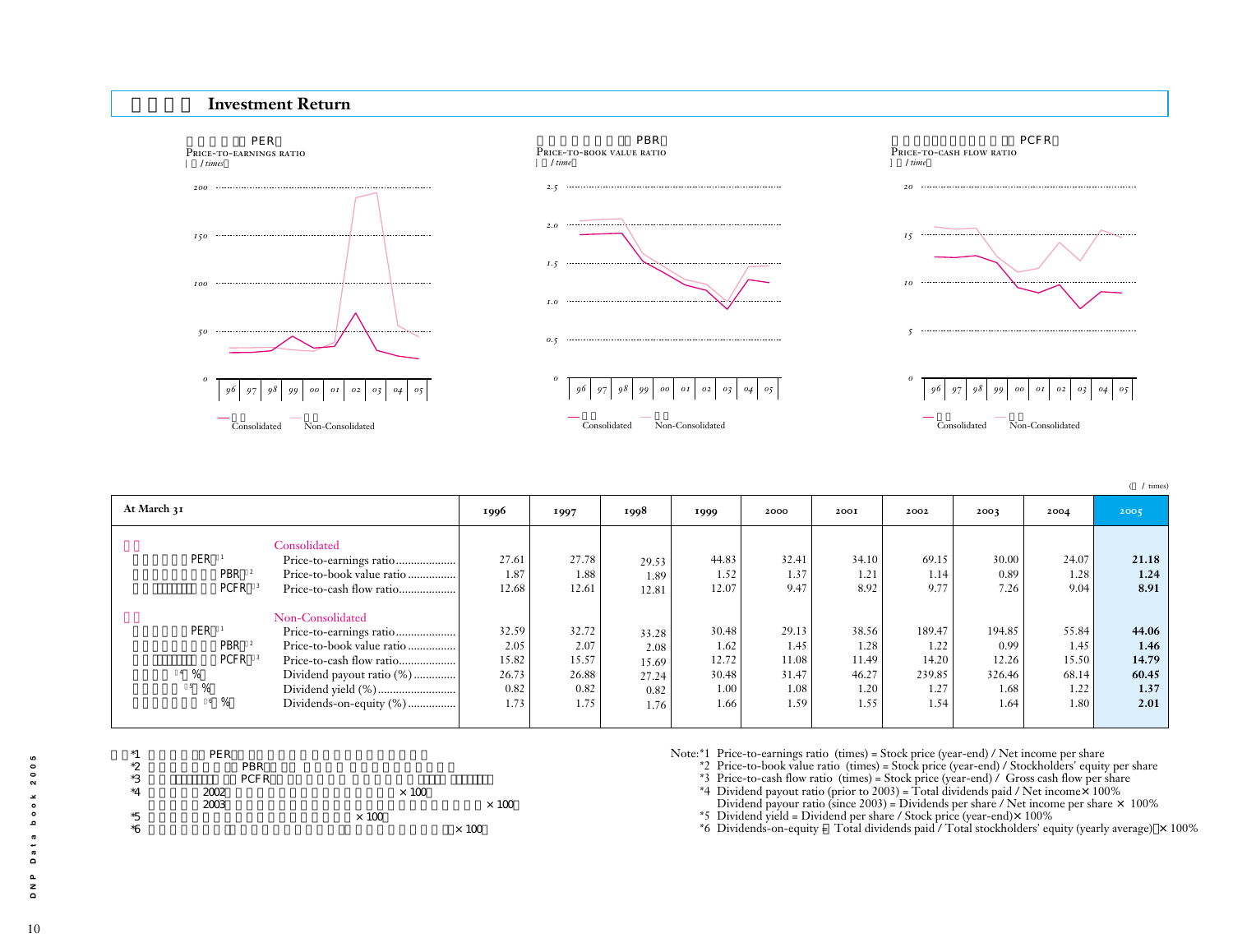

| Years ended March 31 |                                                                                                    | 1996                       | 1997                       | 1998                       | 1999                               | 2000                                 | 2001                                 | 2002                                 | 2003                                | 2004                                | 2005                                |
|----------------------|----------------------------------------------------------------------------------------------------|----------------------------|----------------------------|----------------------------|------------------------------------|--------------------------------------|--------------------------------------|--------------------------------------|-------------------------------------|-------------------------------------|-------------------------------------|
|                      | Consolidated                                                                                       | 93,654                     | 113,656                    | 111,341                    | 119,372                            | 113,858                              | 103,050                              | 85,096                               | 73,789                              | 69,834                              | 86,057                              |
|                      | Depreciation expenses<br>Number of employees (persons)                                             | 62,424<br>-                | 67,583<br>-<br>-           | 73,908<br>$\qquad \qquad$  | 82,800<br>$\overline{\phantom{0}}$ | 94,588<br>23,571<br>35,347           | 94,312<br>24,664<br>34,094           | 94,870<br>23,367<br>34,868           | 89,239<br>24,097<br>35,182          | 85,182<br>26,050<br>34,514          | 80,440<br>26,386<br>34,939          |
|                      | Non-Consolidated<br>Capital expenditures<br>Depreciation expenses<br>Number of employees (persons) | 73,662<br>47,565<br>14,514 | 85,432<br>52,534<br>14,427 | 78,108<br>56,325<br>14,309 | 86,079<br>62,582<br>11,836         | 88,392<br>70,742<br>21,017<br>11,165 | 78,871<br>69,612<br>22,257<br>10,698 | 61,666<br>70,312<br>21,162<br>10,352 | 48,917<br>64,041<br>21,946<br>9,737 | 41,968<br>57,656<br>23,733<br>9,159 | 69,072<br>55,677<br>23,849<br>9,013 |

 $*1$   $*2$   $*2000$  $2000$  Note:\*1 The figures from the year 1996 include intangible assets.

\*2 The figures from the year 2000 includes intangible assets.

Data book 2005 11**DNP Data book 2005**  $\begin{array}{c} \mathsf{p} \\ \mathsf{p} \\ \mathsf{q} \end{array}$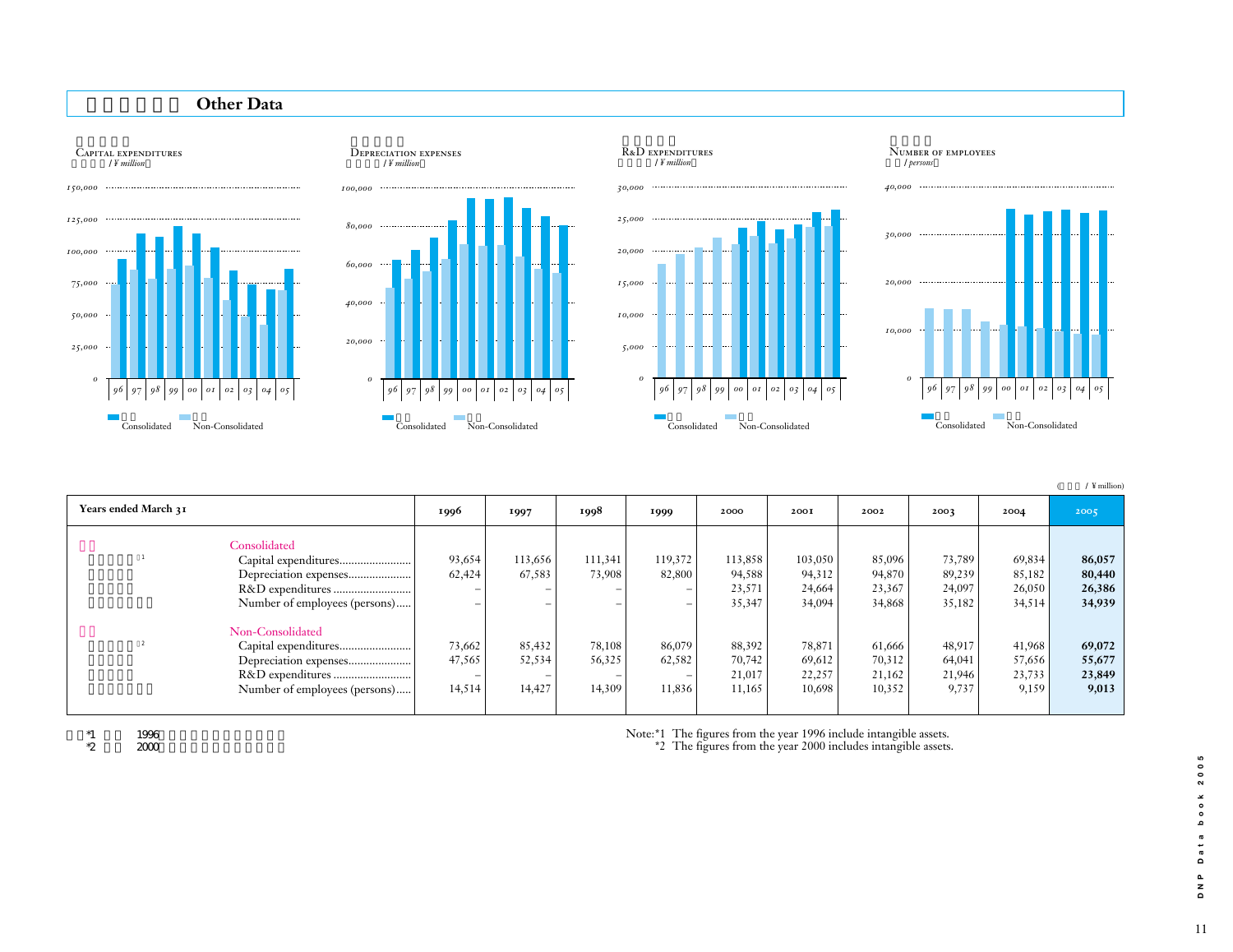# **Major Subsidiaries and Affiliates**

|              |                      |                                         | $\left($         | $\land$ million) |
|--------------|----------------------|-----------------------------------------|------------------|------------------|
| Company name |                      |                                         | Capital          | Ownership ratio  |
| Printing     |                      |                                         |                  |                  |
| <b>DNP</b>   |                      | DNP Hokkaido Co., Ltd.                  | 350              | 1000             |
| <b>DNP</b>   |                      | DNP Tohoku Co., Ltd.                    | 350              | 1000             |
| <b>DNP</b>   |                      | DNP Tokai Co., Ltd.                     | 120              | 1000             |
| <b>DNP</b>   |                      | DNP Kyushu Co., Ltd.                    | 380              | 1000             |
| <b>DNP</b>   |                      | DNP Shikoku Co., Ltd.                   | 50               | 97.0             |
|              |                      |                                         |                  |                  |
| <b>DNP</b>   |                      | DNP Offset Co., Ltd.                    | 200              | 1000             |
| <b>DNP</b>   |                      | DNP Seihon Co., Ltd.                    | 200              | 1000             |
| <b>DNP</b>   |                      | DNP Total Process Ichigaya Co., Ltd.    | 100              | 1000             |
| <b>DNP</b>   |                      | DNP Total Process Maebashi Co., Ltd.    | 100              | 1000             |
| <b>DNP</b>   |                      | DNP Art Co., Ltd.                       | 80               | 1000             |
| <b>DNP</b>   |                      | DNP Techtas Ichigaya Co., Ltd.          | 80               | 1000             |
| <b>DNP</b>   |                      | DNP Uniprocess Co., Ltd.                | 80               | 1000             |
| <b>DNP</b>   |                      | DNP Total Process Nagaoka Co., Ltd.     | 50               | 1000             |
| <b>DNP</b>   |                      | DNP Butsuryu Systems Ichigaya Co., Ltd. | 40               | 1000             |
|              |                      | Tien Wah Press (Pte.) Ltd.              | 3,892 (SS1,000)  | 1000             |
| <b>DNP</b>   |                      |                                         | 200              | 1000             |
| <b>DNP</b>   |                      | DNP Media Create Kansai Co., Ltd.       | 100              | 1000             |
|              |                      | DNP Graphica Co., Ltd.                  |                  |                  |
| <b>DNP</b>   |                      | DNP Media Create Co., Ltd.              | 100              | 1000             |
|              |                      | Multi Print Co., Ltd.                   | 100              | 1000             |
| <b>DNP</b>   |                      | DNP Butsuryu Systems Shouin Co., Ltd.   | 50               | 1000             |
| <b>DNP</b>   |                      | DNP Data Techno Co., Ltd.               | 100              | 1000             |
| <b>DNP</b>   |                      | DNP Data Techno Kansai Co., Ltd.        | 100              | 1000             |
| <b>DNP</b>   | BF                   | DNP Total Process BF Co., Ltd.          | 80               | 1000             |
|              | $\ast$               | NexantiS Corporation*                   | 25               | 1000             |
| <b>DNP</b>   | BF                   | DNP Techtas BF Co., Ltd.                | $\infty$         | 1000             |
|              |                      | MyPoint.com Japan Co., Ltd.             | 1,796            | 830              |
| <b>DNP</b>   | $\ast$               | DNP Archives.com Co., Ltd.*             | 100              | 1000             |
| <b>DNP</b>   | $\ast$               | DNP AV Center Co., Ltd.*                | 100              | 1000             |
| <b>DNP</b>   |                      | DNP Digitalcom Co., Ltd.                | 100              | 1000             |
| <b>DNP</b>   | $\ast$               | DNP Space Design Co., Ltd.*             | 100              | 1000             |
|              | $\ast$               | Mobile Impulse Co., Ltd.*               | 90               | 1000             |
|              | <b>DNP</b><br>$\ast$ | Maison de DNP Ginza Co., Ltd.*          | $\infty$         | 1000             |
| <b>DNP</b>   | $\ast$               | DNP Corporate History Center Co., Ltd.* | 50               | 1000             |
|              | ×                    | Trans Art Inc.*                         | 50               | 1000             |
|              |                      | * CP Design Consulting Co., Ltd.*       | 40               | 925              |
|              | $\ast$               | M's Communicate Co., Ltd.*              | 30               | 950              |
|              | ś                    | At Table Co., Ltd.*                     | 30               | 950              |
|              |                      |                                         |                  |                  |
| <b>DNP</b>   |                      | DNP Technopack Tokai Co., Ltd.          | 430              | 1000             |
| <b>DNP</b>   |                      | DNP Techno Film Co., Ltd.               | 380              | 1000             |
| <b>DNP</b>   |                      | DNP Technopack Co., Ltd.                | 300              | 1000             |
| <b>DNP</b>   |                      | DNP Technopack Kansai Co., Ltd.         | 200              | 1000             |
| <b>DNP</b>   |                      | DNP Technopack Yokohama Co., Ltd.       | 200              | 1000             |
|              |                      | Sagami Yoki Co., Ltd.                   | 200              | 900              |
|              |                      | Aseptic Systems Co., Ltd.               | 100              | 1000             |
| <b>DNP</b>   |                      | DNP Techno Polymer Co., Ltd.            | 100              | 1000             |
| <b>DNP</b>   |                      |                                         | 80               | 1000             |
| <b>DNP</b>   |                      | DNP Cup Techno Co., Ltd.                | 80               | 1000             |
|              |                      | DNP Hoso Co., Ltd.                      |                  |                  |
|              |                      | PT DNP Indonesia                        | 26,000 (\$1,000) | 51.0             |

|                      |                                                | $\overline{(\ }$    | $\wedge$ million) |
|----------------------|------------------------------------------------|---------------------|-------------------|
| Company name         |                                                | Capital             | Ownership ratio   |
| <b>DNP</b>           | DNP Ellio Co., Ltd.                            | 300                 | 500               |
| <b>DNP</b>           | DNP Kenzai Co., Ltd.                           | 200                 | 1000              |
| <b>DNP</b>           | DNP IMS Co., Ltd.                              | 100                 | 1000              |
| <b>DNP</b>           | DNP Advanced Industrial Supplies Co., Ltd.     | 100                 | 1000              |
|                      | Pixel Magic Imaging, Inc.                      | 44,852 (US\$1,000)  | 51.0 (51.0)       |
|                      | <b>DNP IMS America Corporation</b>             | 20,000 (US\$1,000)  | 1000 (1000)       |
|                      | Compagnie de Découpe de l'Ouest - CDO SAS      | 3040 (Euro1,000)    | 234               |
|                      | DNP IMS France SAS *                           | 300 (Euro 1,000)    | 1000              |
|                      |                                                |                     |                   |
|                      | Advanced Colortech, Inc                        | 5000                | 800               |
|                      | DAP Technolgy Co., Ltd.                        | 3000                | 500               |
| <b>DNP</b>           | DNP Precision Devices Co., Ltd.                | 400                 | 1000              |
|                      | DNP Denmark A/S                                | 135,000 (Dkr1,000)  | 1000              |
|                      | DNP Electronics America, LLC                   | 15,045 (US\$1,000)  | 1000(1000)        |
|                      | DNP Display Technology Taiwan Co., Ltd.        | 30,000 (NT \$1,000) | 1000 (99.0)       |
|                      | DT Fine Electronics Co., Ltd.                  | 490                 | 65.0              |
| <b>DNP</b>           | DNP Fine Electronics Co., Ltd.                 | 300                 | 1000              |
| <b>DNP</b>           | DNP LSI Design Co., Ltd.                       | 100                 | 1000              |
| <b>DNP</b>           | DNP Micro Technica Co., Ltd.                   | 40                  | 1000              |
|                      | DNP Photomask Europe S.p.A.                    | 47,200 (Euro1,000)  | 806               |
|                      |                                                |                     |                   |
|                      | The Inctec Inc.                                | 2000                | 833               |
| <b>DNP</b>           | DNP Logistics Co., Ltd.                        | 626                 | 1000              |
|                      | D.N.K Co., Ltd.                                | 100                 | 1000              |
|                      | DNP Trading Co., Ltd.                          | 100                 | 943               |
|                      | Direc Co., Ltd.                                | 96                  | 55.0              |
| <b>DNP</b>           | DNP SP Tech Co., Ltd.                          | 80                  | 1000              |
|                      | Kyoiku Shuppan Co., Ltd.                       | $\infty$            | 483               |
|                      |                                                |                     |                   |
|                      | Dai Nippon Kaihatsu Co., Ltd.                  | 250                 | 1000              |
| $\ast$               | Shiobara Green Village Co., Ltd.*              | 200                 | 99.6              |
| <b>DNP</b>           | DNP Facility Service Co., Ltd.                 | 100                 | 1000              |
| $\ast$<br><b>DNP</b> | DNP Information Systems Co., Ltd.*             | 100                 | 1000              |
| <b>DNP</b>           | ×<br>DNP Human Services Co., Ltd.*             | 90                  | 1000              |
|                      | $\ast$<br>Uzumine Country Club Co., Ltd.*      | 33                  | 888               |
| <b>DNP</b>           | DNP Accounting Services Co., Ltd.              | 30                  | 1000              |
| <b>DNP</b><br>$\ast$ | DNP Techno Research Co., Ltd.*                 | 20                  | 1000              |
|                      |                                                |                     |                   |
|                      | DNP America, LLC                               | 100 (US\$1,000)     | 1000(1000)        |
|                      | <b>DNP Corporation USA</b>                     | 44,685 (US\$1,000)  | 1000 (100)        |
|                      | DNP Holding USA Corporation                    | 100 (US\$1,000)     | 1000(1000)        |
|                      | DNP Europa GmbH*                               | 92 (Euro1,000)      | 1000              |
|                      | DNP UK Co., Ltd.*                              | 120 (£ 1,000)       | 1000              |
|                      | Dai Nippon Printing Co. (Australia) Pty. Ltd.* | 70 (A \$1,000)      | 1000              |
|                      | DNP Singapore Pte. Ltd.*                       | 350 (SS1,000)       | 1000              |
|                      | DNP Korea Co., Ltd.*                           | 500,000 (Krw1,000)  | 1000              |
|                      | DNP Taiwan Co., Ltd.                           | 10,000 (NT 1,000)   | 1000              |
|                      |                                                |                     |                   |
| Beverages            |                                                |                     |                   |
|                      |                                                |                     |                   |
|                      | Hokkaido Coca-Cola Bottling Co., Ltd.          | 2935                | 61.4 (38)         |
|                      |                                                |                     |                   |

Ownership ratios (in brackets) indicate the<br>percentage of shares owned through DNP's subsidiaries or affiliates.

\*は非連結対象外、持分法非適用関連会社である。 \*Companies with an asterisk mark are neither consolidated nor accounted for under the equity method.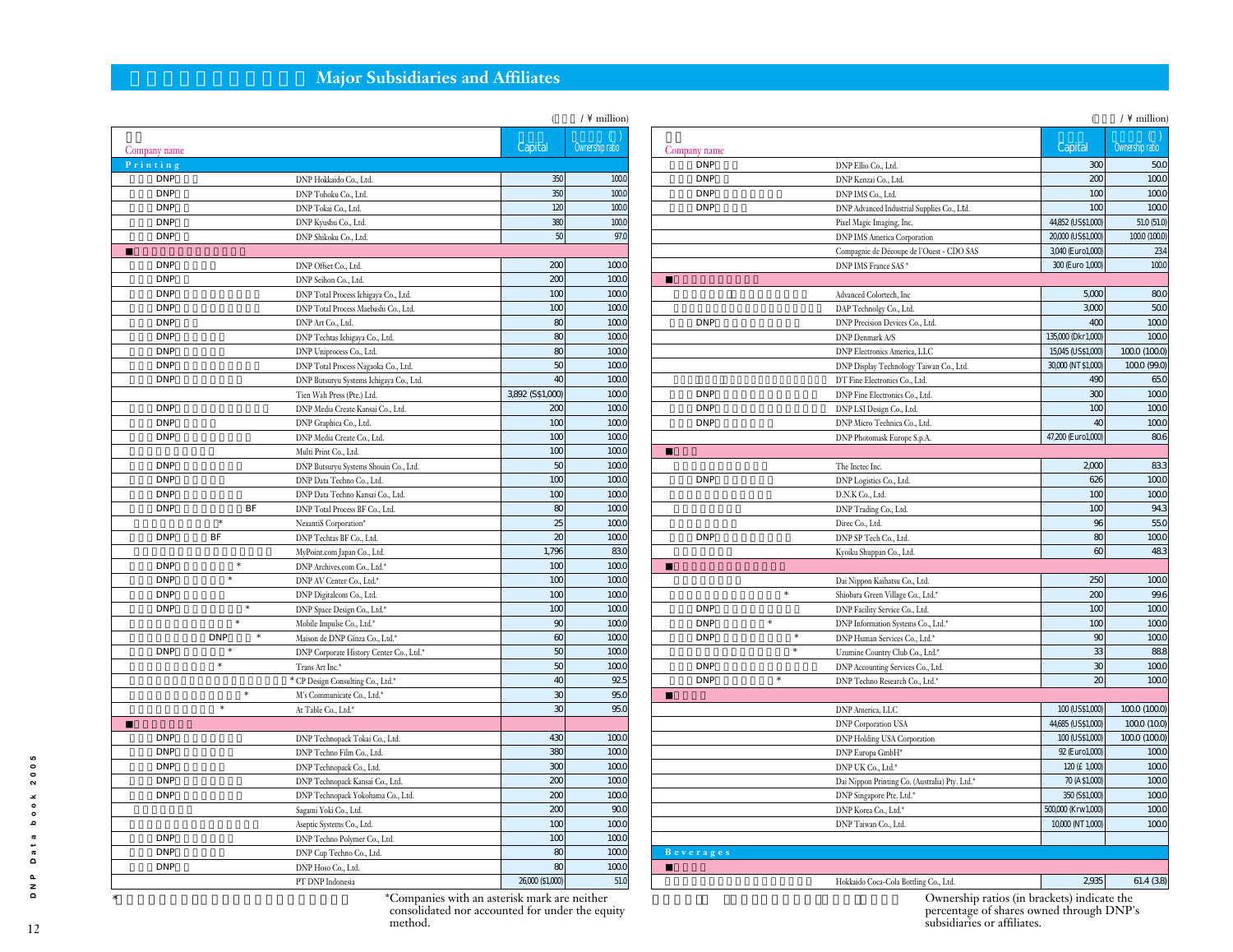## 10 Consolidated Statements of Income (10 years)

|                                                   |           |           |           |           |           |           |           |           |           |           | $\angle \setminus$ million |
|---------------------------------------------------|-----------|-----------|-----------|-----------|-----------|-----------|-----------|-----------|-----------|-----------|----------------------------|
| Years ended March 31                              | 1996      | 1997      | 1998      | 1999      | 2000      | 200I      | 2002      | 2003      | 2004      | 2005      | (2005/2004)                |
|                                                   | 1,245,300 | 1,310,100 | 1,336,604 | 1,269,543 | 1,286,703 | 1,342,035 | 1,311,934 | 1,309,002 | 1,354,101 | 1,424,942 | 5.23                       |
|                                                   | 983,301   | 1,028,614 | 1,056,962 | 1,033,926 | 1,039,006 | 1,091,386 | 1,071,163 | 1,043,456 | 1,073,118 | 1,121,373 | 4.50                       |
| Selling, general and administrative expenses      | 161,609   | 170,298   | 172,824   | 166,008   | 161,811   | 164,708   | 168,529   | 175,665   | 178,545   | 183,041   | 2.52                       |
|                                                   | 100,390   | 111,188   | 106,818   | 69,609    | 85,886    | 85,941    | 72,242    | 89,881    | 102,438   | 120,528   | 17.66                      |
|                                                   | 11,896    | 12,432    | 13,726    | 19,157    | 14,279    | 16,734    | 10,383    | 7,757     | 8,209     | 10,123    | 23.32                      |
|                                                   | 5,554     | 4,409     | 3,709     | 3,881     | 2,882     | 3,103     | 2,597     | 2,279     | 2,287     | 2,368     | 3.54                       |
|                                                   |           |           |           |           | 17        | 128       |           |           |           |           |                            |
|                                                   | 6,342     | 8.023     | 10,017    | 15,276    | 11,380    | 13,503    | 7,786     | 5,478     | 5,922     | 7,755     | 30.95                      |
|                                                   | 9.398     | 9.981     | 8,871     | 10,770    | 12,189    | 10,326    | 7,850     | 9.461     | 13,371    | 10,166    | $-23.97$                   |
|                                                   | 2,336     | 2,138     | 1.884     | 1.985     | 1.691     | 1.499     | 1,458     | 1.061     | 1.171     | 1,231     | 5.12                       |
|                                                   |           |           |           | 36        |           |           | 210       | 655       | 1,976     | 297       | $-84.97$                   |
|                                                   | 7,062     | 7,843     | 6,987     | 8,749     | 10,498    | 8,827     | 6,182     | 7,745     | 10,224    | 8,637     | $-15.52$                   |
|                                                   | 102,888   | 113,639   | 111,673   | 77,996    | 87,976    | 92,349    | 74,775    | 88,177    | 97,276    | 120,485   | 23.86                      |
|                                                   | 885       | 797       | 1,736     | 9,813     | 9,823     | 13,472    | 974       | 246       | 13,526    | 4,337     | $-67.94$                   |
|                                                   | 5,670     | 7,042     | 12,775    | 10,106    | 18,600    | 36,705    | 49,599    | 46,179    | 17,665    | 17,136    | $-2.99$                    |
|                                                   | 98,103    | 107,394   | 100,634   | 77,703    | 79,199    | 69,116    | 26,150    | 42,244    | 93,137    | 107,686   | 15.62                      |
|                                                   | 44,822    | 49,713    | 44,632    | 48,916    | 40,509    | 37,077    | 25,472    | 34,240    | 35,086    | 43,072    | 22.76                      |
| Income taxes and other adjustments                | $-1,485$  | $-116$    | $-2,329$  | $-3,550$  | $-2,435$  | $-2,784$  | $-15,137$ | $-20,477$ | 3,257     | 3,194     | $-1.93$                    |
|                                                   | 1,804     | 1,590     | 1,483     | 1,844     | 2,091     | 1,414     | 206       | $-293$    | 1,823     | 1,482     | $-18.71$                   |
| Minority interests, amortization of consolidation |           |           |           |           |           |           |           |           |           |           |                            |
| adjustments and net investment gains or           |           |           |           |           |           |           |           |           |           |           |                            |
|                                                   | $-12$     | 42        | 309       |           |           |           |           |           |           |           |                            |
|                                                   | 52,974    | 56,165    | 56,539    | 30,493    | 39,034    | 33,409    | 15.609    | 28,774    | 52,971    | 59,936    | 13.15                      |
|                                                   |           |           |           |           |           |           |           |           |           |           |                            |
|                                                   |           |           |           |           |           |           |           |           |           |           |                            |

DNP Data book 2005 13**DNP Data book 2005**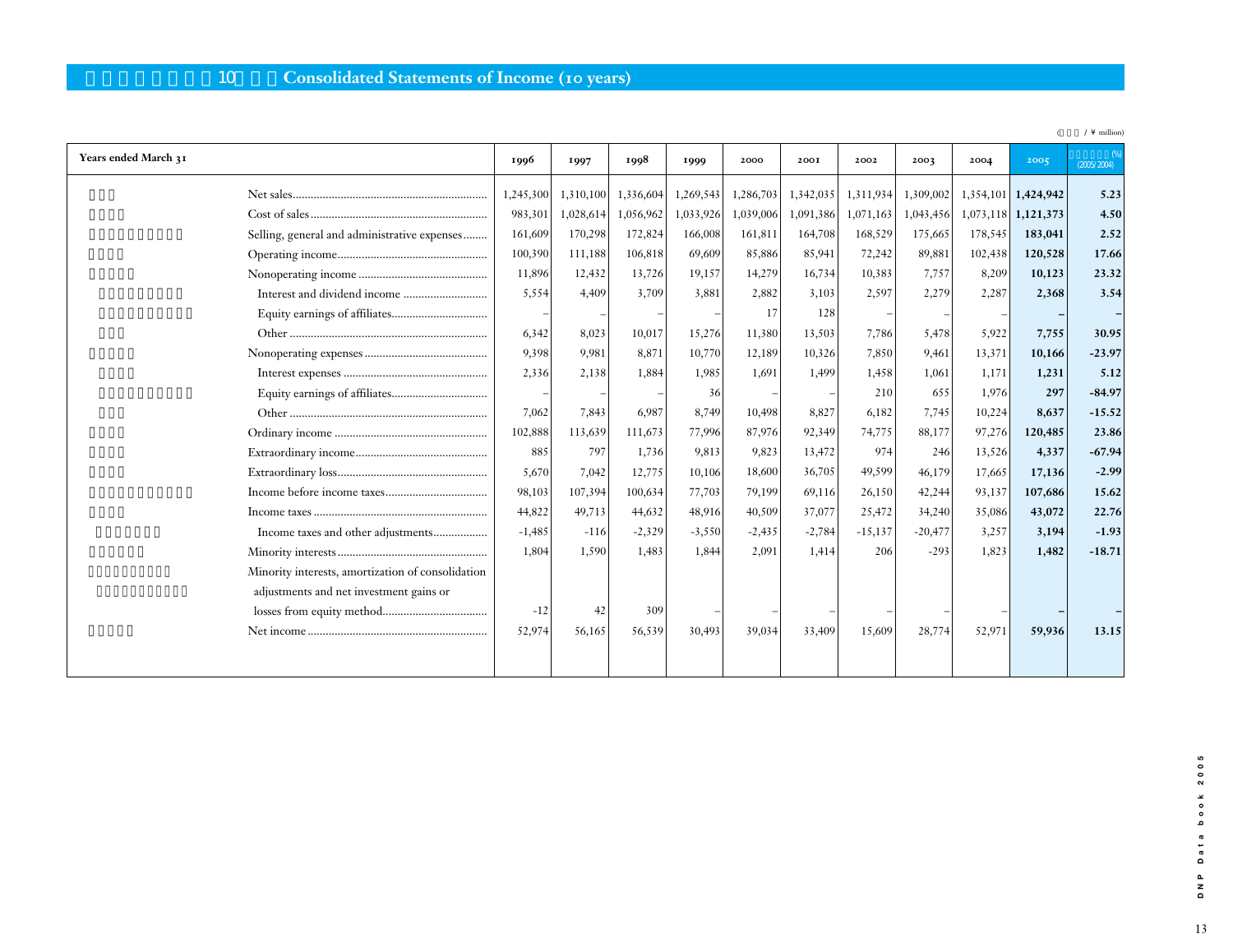# 10 **Consolidated Balance Sheets (Assets, 10 years)**

|             |           |           |          |                     |          |          |                                               |          |           |                     | $\sqrt{\ }$ million) |
|-------------|-----------|-----------|----------|---------------------|----------|----------|-----------------------------------------------|----------|-----------|---------------------|----------------------|
| At March 31 | 1996      | 1997      | 1998     | 1999                | 2000     | 200I     | 2002                                          | 2003     | 2004      | 2005                | (2005/2004)          |
| Assets      |           |           |          |                     |          |          |                                               |          |           |                     |                      |
|             | 688,382   | 729,966   | 721,205  | 664,597             | 670,246  | 721,347  | 690,010                                       | 715,509  | 771,902   | 838,735             | 8.66                 |
|             | 196,140   | 245,757   | 238,305  | 193,697             | 186,747  | 187,459  | 189,913                                       | 238,991  | 277,398   | 320,479             | 15.53                |
|             | 398,144   | 390,949   | 395,986  | 396,312             | 396,467  | 433,417  | 411,336                                       | 383,576  | 400,112   | 413,565             | 3.36                 |
|             | 11,441    | 10,641    | 3,234    | 1,851               | 2,496    | 2,020    | 3,165                                         | 50       | 6,706     | 6,803               | 1.45                 |
|             | 74,023    | 71,048    | 72,827   | 67,028              | 77,340   | 85,931   | 76,401                                        | 74,702   | 69,992    | 77,043              | 10.07                |
|             | 9,401     | 9,836     | 6,999    | 5,548               | 5,822    | 9,048    | 7,603                                         | 9,891    | 12,262    | 13,158              | 7.31                 |
|             | 6,076     | 8,344     | 10,256   | 6,454               | 8,275    | 9,278    | 7,398                                         | 13,472   | 10,278    | 14,619              | 42.24                |
|             | $-6,843$  | $-6,609$  | $-6,402$ | $-6,293$            | $-6,901$ | $-5,806$ | $-5,806$                                      | $-5,173$ | $-4,846$  | $-6,935$            |                      |
|             | 643,994   | 678,638   | 725,750  | 774,416             | 772,061  | 768,524  | 742,448                                       | 734,518  | 741,832   | 761,393             | 2.64                 |
|             | 461,158   | 501,622   | 536,364  | 570,860             | 561,898  | 561,017  | 543,962                                       | 540,874  | 513,175   | 528,008             | 2.89                 |
|             | 160,214   | 173,586   | 176,988  | 185,647             | 190,258  | 190,173  | 183,045                                       | 182,526  | 174,495   | 172,244             | $-1.29$              |
|             | 193,819   | 218,391   | 238,199  | 233,884             | 235,764  | 230,311  | 210,771                                       | 206,132  | 190,522   | 187,808             | $-1.42$              |
|             | 95,744    | 98,186    | 101,153  | 101,848             | 102,175  | 105,176  | 114,096                                       | 116,505  | 117,050   | 120,526             | 2.97                 |
|             | 11,381    | 11,459    | 20,024   | 25,792              | 7,277    | 6,873    | 9,327                                         | 12,422   | 10,636    | 26,515              | 149.29               |
|             |           |           |          | 23,689              | 26,424   | 28,484   | 26,723                                        | 23,289   | 20,472    | 20,913              | 2.15                 |
|             | 1,887     | 1,829     | 1,804    | 2,119               | 19,894   | 22,620   | 22,210                                        | 28,755   | 24,810    | 22,727              | $-8.40$              |
|             |           |           |          |                     | 16,023   | 16,896   | 17,834                                        | 16,763   | 15,573    | 15,331              | $-1.55$              |
|             | 1,887     | 1,829     | 1,804    | 2,119               | 3,871    | 5,724    | 4,376                                         | 11,992   | 9,237     | 7,396               | $-19.93$             |
|             | 180,949   | 175,187   | 187,582  | 201,437             | 190,269  | 184,887  | 176,276                                       | 164,889  | 203,847   | 210,656             | 3.34                 |
|             | 130,358   | 131,905   | 140,006  | 152,816             | 154,104  | 148,758  | 126,931                                       | 97,139   | 148,527   | 161,538             | 8.76                 |
|             | 9,046     | 9,586     | 11,508   | 8,337               | 5,384    | 4,812    | 5,683                                         | 8,619    | 8,506     | 5,932               | $-30.26$             |
|             | 2,247     | 1,936     | 7,377    | 12,460              | 15,061   | 14,388   | 29,797                                        | 47,989   | 25,381    | 18,509              | $-27.08$             |
|             | 42,943    | 34,718    | 30,635   | 32,341              | 20,760   | 19,859   | 19,330                                        | 19,249   | 31,960    | 37,283              | 16.66                |
|             | $-1,974$  | $-1,765$  | $-1,284$ | $-3,992$            | $-4,115$ | $-2,930$ | $-5,465$                                      | $-8,107$ | $-10,527$ | $-12,607$           |                      |
|             | $-1,671$  | $-1,193$  | $-660$   | $-525$              | $-925$   |          |                                               |          |           |                     |                      |
|             | 1,098     | 963       | 636      |                     |          |          |                                               |          |           |                     |                      |
|             | 3,215     | 571       | 3,118    | 6,280               | 9,393    |          |                                               |          |           |                     |                      |
|             |           |           |          |                     |          |          |                                               |          |           |                     |                      |
|             |           |           |          |                     |          |          |                                               |          |           |                     |                      |
|             | 1,336,689 | 1,410,138 |          | 1,450,709 1,445,293 |          |          | 1,451,700   1,489,871   1,432,458   1,450,027 |          |           | 1,513,734 1,600,129 | 5.71                 |

2005 14**DNP Data book 2005 Noop** Data  $\begin{array}{c} \mathsf{p} \\ \mathsf{p} \end{array}$ 

14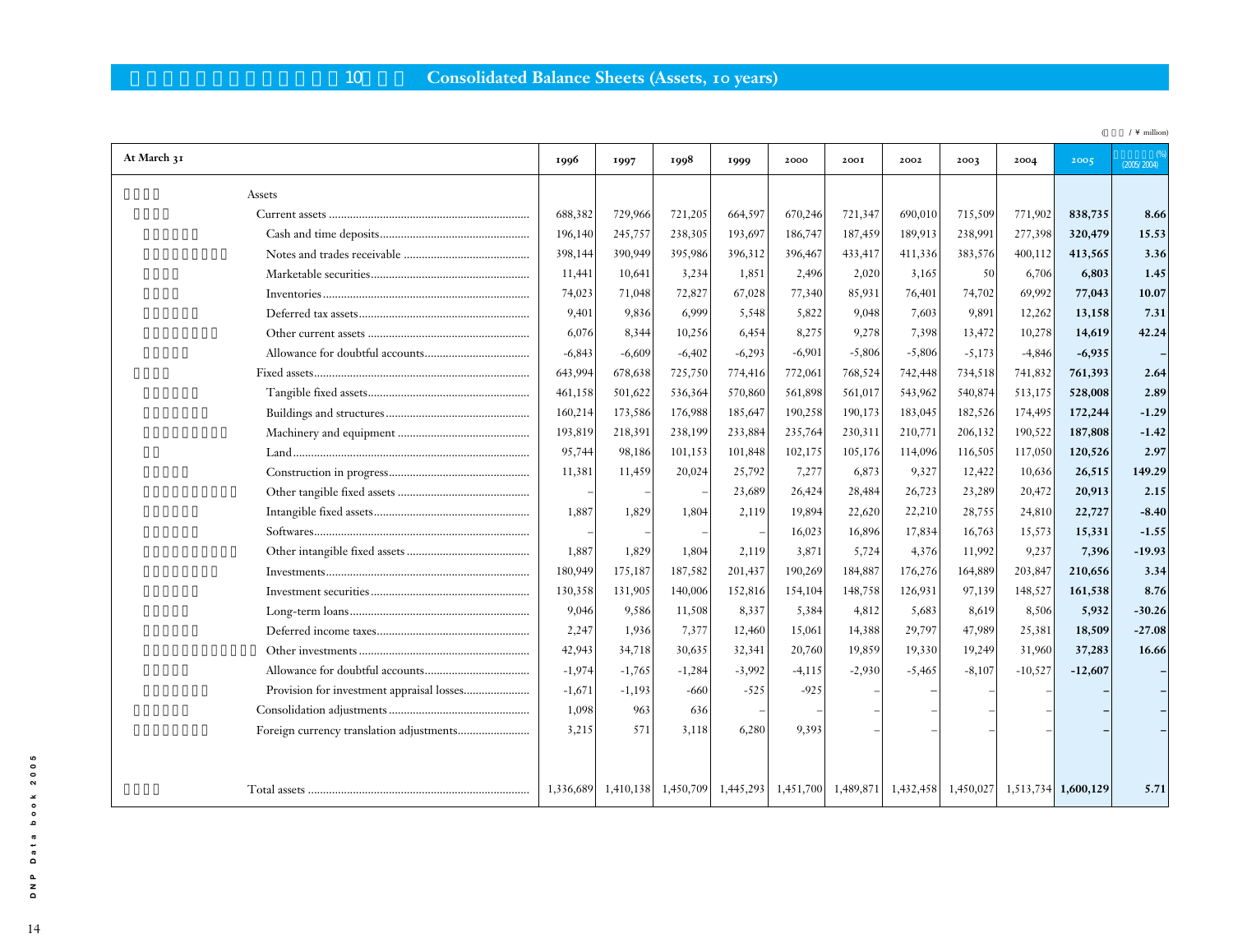### 10 **Consolidated Balance Sheets (Liabilities, Minority Interests and Stockholders' Equity, 10 years)**

|                                                 |           |           |         |                     |         |          |                               |           |           |                     | $\sqrt{\ }$ million) |
|-------------------------------------------------|-----------|-----------|---------|---------------------|---------|----------|-------------------------------|-----------|-----------|---------------------|----------------------|
| At March 31                                     | 1996      | 1997      | 1998    | 1999                | 2000    | 2001     | 2002                          | 2003      | 2004      | 2005                | (2005/2004)          |
| Liabilities                                     |           |           |         |                     |         |          |                               |           |           |                     |                      |
|                                                 | 425,659   | 455,832   | 437,899 | 417,628             | 417,904 | 436,093  | 381,678                       | 417,760   | 391,693   | 450,994             | 15.14                |
|                                                 | 276,274   | 283,597   | 285,006 | 290,348             | 291,756 | 295,707  | 261,920                       | 267,874   | 278,315   | 302,667             | 8.75                 |
|                                                 | 18,828    | 16,143    | 16,758  | 12,669              | 12,766  | 16,870   | 10,943                        | 10,558    | 8,034     | 12,424              | 54.64                |
| Long-term borrowing redeemable within 1 year    | 662       | 1,465     | 956     | 1,249               | 853     | 1,101    | 778                           | 6,407     | 4,033     | 4,030               | $-0.07$              |
| Convertible bonds redeemable within 1 year      | 7,672     | 11,478    |         |                     | 19,896  |          | 19,181                        | 29,663    |           |                     |                      |
|                                                 | 25,204    | 28,573    | 21,307  | 25,367              | 22,481  | 22,278   | 12,475                        | 25,059    | 20,964    | 31,018              | 47.96                |
|                                                 | 15,567    | 16,934    | 16,287  | 15,330              | 14,361  | 14,356   | 12,369                        | 13,741    | 14,816    | 16,706              | 12.76                |
|                                                 | 81,452    | 97,642    | 97,585  | 72,665              | 55,791  | 85,781   | 64,012                        | 64,458    | 65,525    | 84,147              | 28.42                |
|                                                 | 106,792   | 97,340    | 100,214 | 100,695             | 77,637  | 86,012   | 79,013                        | 66,821    | 119,277   | 115,801             | $-2.91$              |
| Bonds                                           |           |           |         |                     |         |          |                               |           | 50,000    | 50,000              | 0.00                 |
|                                                 | 80,355    | 68,824    | 68,740  | 68,740              | 48,844  | 48,844   | 29,663                        |           |           |                     |                      |
|                                                 | 1,753     | 2,541     | 4,051   | 3.097               | 2,503   | 4,496    | 4,067                         | 8,700     | 9,342     | 6,399               | $-31.50$             |
|                                                 |           |           |         |                     | 303     | 67       | 162                           | 265       | 271       | 317                 | 16.97                |
|                                                 |           |           |         |                     |         | 32,605   | 44,335                        | 57,812    | 59,573    | 59,060              | $-0.86$              |
| Allowance for retirement benefits               | 24,684    | 25,975    | 27,423  | 28,858              | 25,987  |          |                               |           |           |                     |                      |
|                                                 |           |           |         |                     |         |          | 786                           | 44        | 91        | 24                  | $-73.63$             |
|                                                 | 532,451   | 553,172   | 538,113 | 518,323             | 495,541 | 522,105  | 460,691                       | 484,581   | 510,970   | 566,796             | 10.93                |
| Minority interests in consolidated subsidiaries |           |           |         |                     |         |          |                               |           |           |                     |                      |
| Minority interests in consolidated subsidiaries | 23,754    | 25,704    | 27,089  | 28,324              | 30,513  | 28,325   | 24,769                        | 23,363    | 24,028    | 25,389              | 5.66                 |
| Stockholders' equity                            |           |           |         |                     |         |          |                               |           |           |                     |                      |
|                                                 | 105,233   | 108,847   | 114,464 | 114,464             | 114,464 | 114,464  | 114,464                       | 114,464   | 114,464   | 114,464             | 0.00                 |
|                                                 | 135,677   | 139,285   | 144,898 | 144,898             | 144,898 | 144,898  | 144,898                       | 144,898   | 144,901   | 144,905             | 0.00                 |
|                                                 | 539,583   | 583,137   | 626,164 | 639,287             | 666,287 | 685,760  | 688,491                       | 705,099   | 743,393   | 774,652             | 4.20                 |
| Net unrealized gains/losses on securities       |           |           |         |                     |         |          | 1,625                         | 2,581     | 27,273    | 30,441              | 11.62                |
| Foreign currency translation adjustments        |           |           |         |                     |         | $-5,678$ | $-2,409$                      | $-3,200$  | $-4,935$  | $-4,891$            | 0.89                 |
|                                                 | $-9$      | $-7$      | $-19$   | $-3$                | $-3$    | $-3$     | $-71$                         | $-21,759$ | $-46,360$ | $-51,628$           |                      |
|                                                 | 780,484   | 831,262   | 885,507 | 898,646             | 925,646 | 939,441  | 946,998                       | 942,083   | 978,736   | 1,007,943           | 2.98                 |
| Total liabilities, minority interests and       |           |           |         |                     |         |          |                               |           |           |                     |                      |
|                                                 | 1,336,689 | 1,410,138 |         | 1,450,709 1,445,293 |         |          | 1,451,700 1,489,871 1,432,458 | 1,450,027 |           | 1,513,734 1,600,129 | 5.71                 |

Note:\* As of fiscal year ended March 2003, capital surplus and retained

earnings have been renamed as capital surplus and retained earnings.

15**DNP Data book 2005** 15

DNP Data book 2005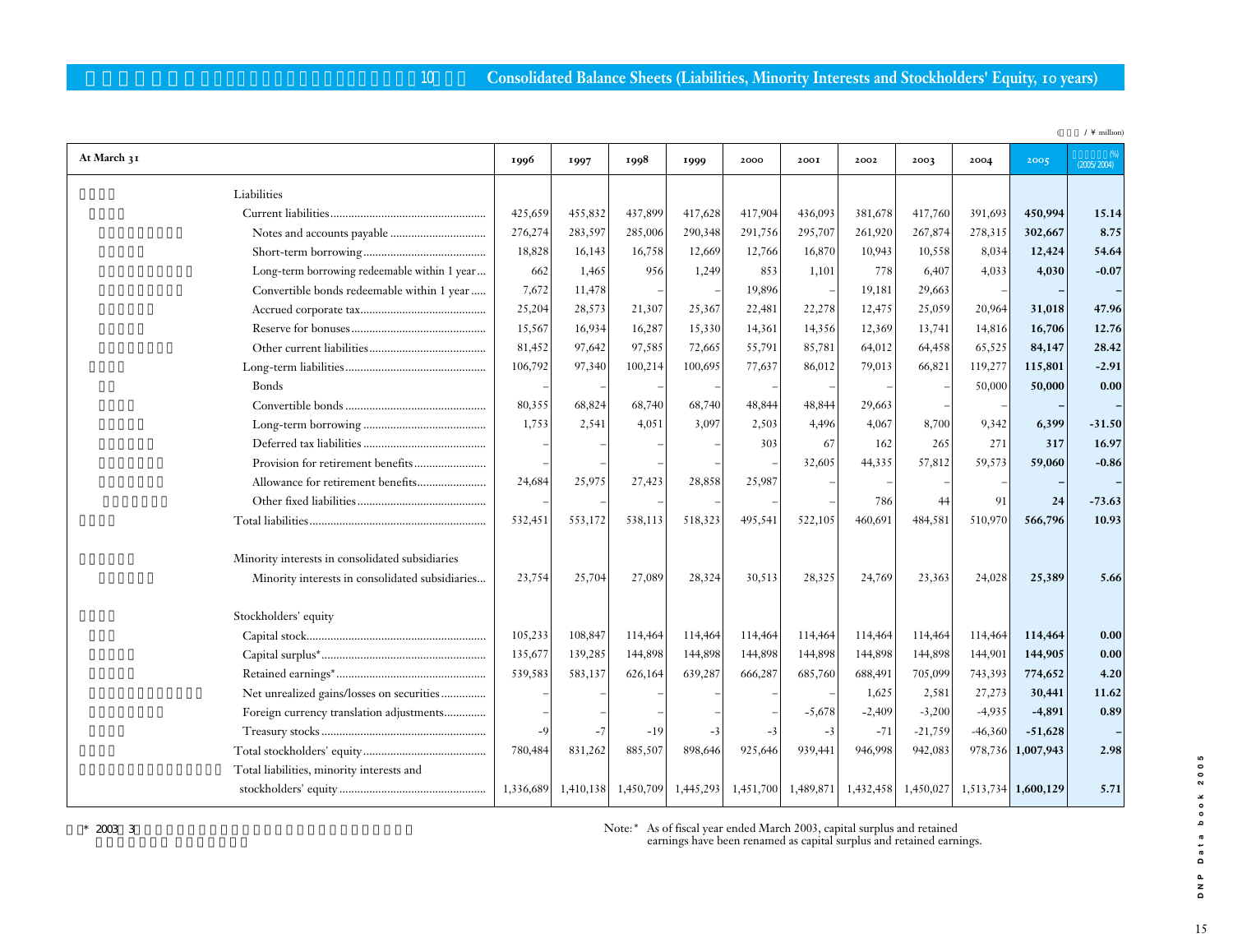# **5 Consolidated Cash Flows (5 years)**

|                                                                                            |           |           |           |           | $\sqrt{\ }$ million) |
|--------------------------------------------------------------------------------------------|-----------|-----------|-----------|-----------|----------------------|
| Years ended March 31                                                                       | 200I      | 2002      | 2003      | 2004      | 2005                 |
| Cash flows from operating activities                                                       |           |           |           |           |                      |
|                                                                                            | 69,116    | 26,150    | 42,244    | 93,137    | 107,686              |
| Adjustment to reconcile income before income taxes and minority interests to net cash      |           |           |           |           |                      |
| porvided by operating activities                                                           |           |           |           |           |                      |
|                                                                                            | 94,312    | 94,870    | 89,239    | 85,182    | 80,440               |
|                                                                                            | $-2,380$  | 2,405     | 2,069     | 2,276     | 5,647                |
|                                                                                            | 32,605    | 11,676    | 12,865    | 1,761     | $-842$               |
|                                                                                            | $-25,987$ |           |           |           |                      |
|                                                                                            | $-128$    | 210       | 655       | 1,976     | 297                  |
|                                                                                            | 55        | $-40$     | 369       | 1,133     | 1,669                |
|                                                                                            | $-3,103$  | $-2,597$  | $-2,279$  | $-2,287$  | $-2,368$             |
|                                                                                            | 1,499     | 1,458     | 1,061     | 1,171     | 1,231                |
| Net loss (gain) on sale of marketable securities and investments in securities             | $-430$    | 451       | 196       | $-4,239$  | $-191$               |
|                                                                                            | 3,344     | 30,806    | 29,916    | 1,104     | 921                  |
|                                                                                            | 953       | 64        | 337       | 281       | 155                  |
|                                                                                            | 5,897     | 10,722    | 7,118     | 7,540     | 7,602                |
| Contribution of the securities of employees' retirement benefits trust, at cost            | 15,432    |           |           |           |                      |
| Net gain on revaluation of securities contributed to employees' retirement benefits trust. | $-11,317$ |           |           |           |                      |
|                                                                                            | $-36,266$ | 25,866    | 38,841    | $-17,519$ | $-11,342$            |
|                                                                                            | $-8,454$  | 10,745    | 3,331     | 4,085     | $-6,634$             |
|                                                                                            | 3,035     | $-39,615$ | 1,947     | 12,248    | 28,751               |
|                                                                                            | 16,509    | $-3,874$  | $-6,929$  | 12,820    | 1,744                |
|                                                                                            | 154,692   | 169,297   | 220,980   | 200,669   | 214,769              |
|                                                                                            | $-684$    | $-194$    | $-1,688$  | $-15$     | $-1,984$             |
|                                                                                            | $-37,280$ | $-35,273$ | $-21,879$ | $-39,167$ | $-34,443$            |
|                                                                                            | 116,728   | 133,830   | 197,413   | 161,487   | 178,341              |
|                                                                                            |           |           |           |           |                      |

book 2005 16**DNP Data book 2005** Data  $\begin{array}{c} \mathsf{p} \\ \mathsf{p} \end{array}$ 

16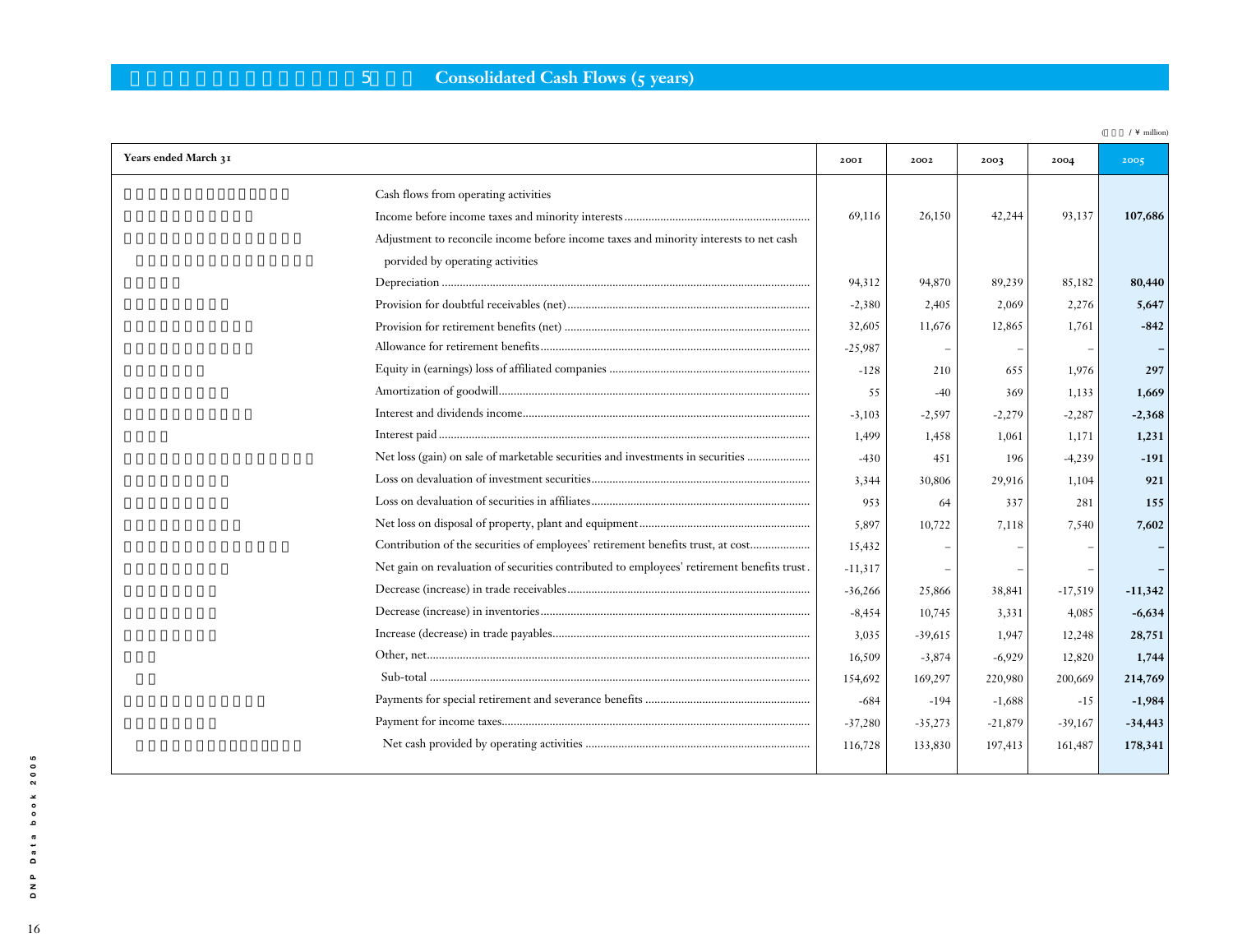(  $\quad$  /  $\backslash$  million)

|                                                                               | 200I           | 2002       | 2003      | 2004      | 2005       |
|-------------------------------------------------------------------------------|----------------|------------|-----------|-----------|------------|
| Cash flows from investing activities                                          |                |            |           |           |            |
|                                                                               | $-30,642$      | 32,082     | 299       | 65        | $-29,752$  |
|                                                                               | $-220$         | $-179$     | $-50$     | $-6,703$  | $-11$      |
|                                                                               | 275            | 1,922      | 3,160     | 50        | 6,706      |
|                                                                               | $-74,225$      | $-100,385$ | $-65,554$ | $-66,684$ | $-73,714$  |
|                                                                               | 1,346          | 2,430      | 1,331     | 3,307     | 980        |
|                                                                               | $-7,225$       | $-15,210$  | $-24,141$ | $-18,744$ | $-22,414$  |
|                                                                               | 1,776          | 4,116      | 9,409     | 11,563    | 5,282      |
|                                                                               | 2,117          | 2,597      | 2,279     | 2,453     | 2,752      |
|                                                                               | $-11,762$      | $-6,936$   | $-14,125$ | $-20,047$ | $-16,057$  |
|                                                                               | $-118,560$     | $-79,563$  | $-87,392$ | $-94,740$ | $-126,228$ |
| Cash flows from financing activities                                          |                |            |           |           |            |
|                                                                               | 3,674          | $-6,619$   | $-1,349$  | $-1,275$  | $-1,736$   |
|                                                                               | 3,754          | 313        | 6,000     | 5,100     | 1,033      |
|                                                                               | $-1,549$       | $-1,122$   | $-11,289$ | $-6,731$  | $-4,130$   |
|                                                                               |                |            |           | 49,745    |            |
|                                                                               | $-19,896$      |            | $-19,181$ | $-29,663$ |            |
|                                                                               | 1,493          | $-1,457$   | $-1,165$  | $-1,156$  | $-1,232$   |
|                                                                               | $-13,666$      | $-13,669$  | $-13,669$ | $-14,463$ | $-15,935$  |
|                                                                               | $-471$         | $-456$     | $-439$    | $-360$    | $-516$     |
|                                                                               |                |            | $-21,688$ | $-24,588$ | $-18,089$  |
|                                                                               |                | $-2,516$   | -6        | $-1,547$  |            |
|                                                                               | $\overline{4}$ | $-68$      | 656       | 694       | 42         |
|                                                                               | $-29,643$      | $-25,594$  | $-62,130$ | $-24,244$ | $-40,568$  |
|                                                                               | 734            | 1,966      | $-645$    | $-2,031$  | $-21$      |
|                                                                               | $-30,741$      | 30,639     | 47,246    | 40,472    | 11,523     |
|                                                                               | 187,321        | 157,078    | 189,615   | 238,896   | 279,368    |
| Net increase (decrease) in cash equivalents due to net increase (decrease) in |                |            |           |           |            |
|                                                                               | 498            | 1,898      | 2,035     |           | 2,463      |
|                                                                               | 157,078        | 189,615    | 238,896   | 279,368   | 293,355    |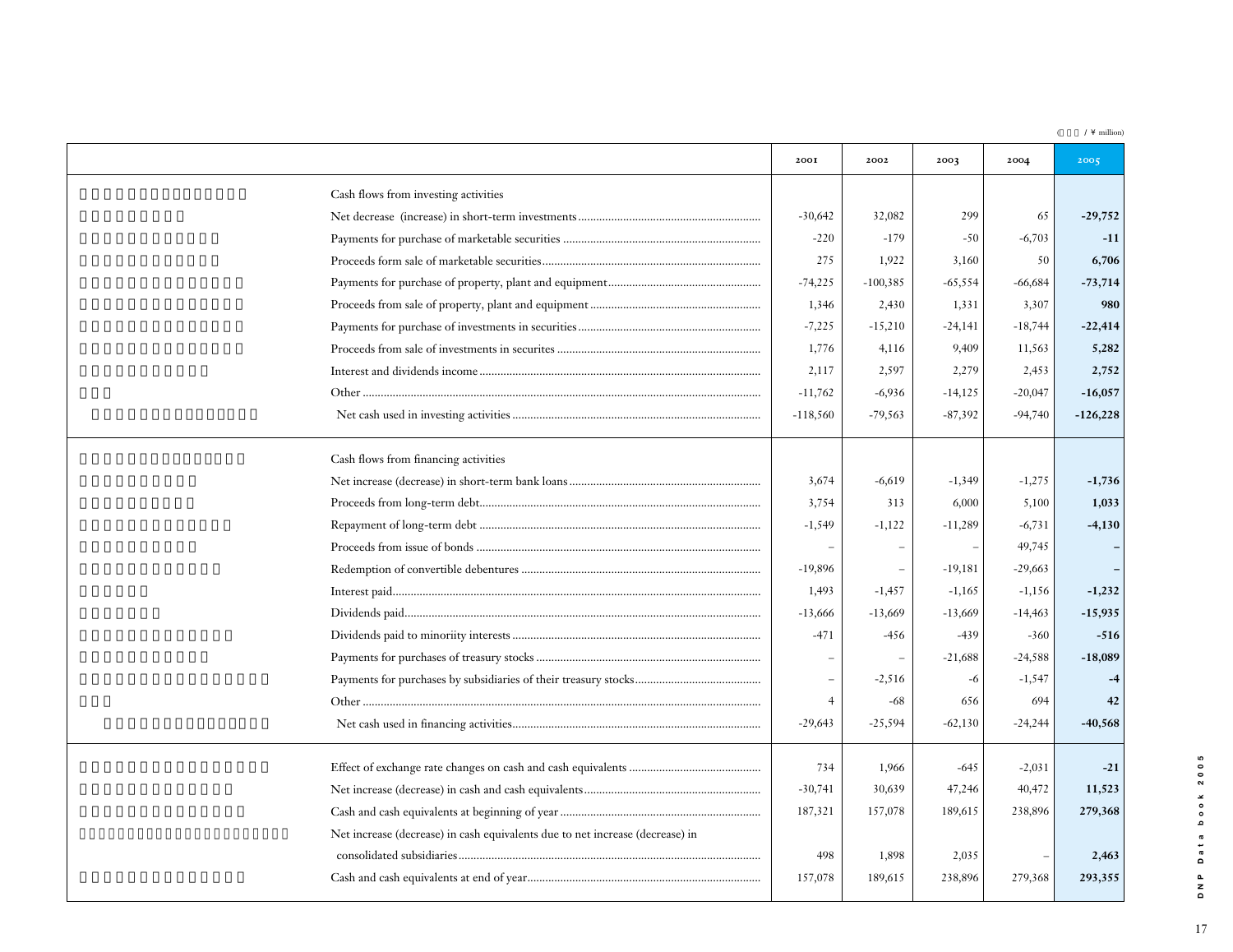# 10 **Non-Consolidated Statements of Income (10 years)**

| Years ended March 31                | 1996      | 1997      | 1998      | 1999      | 2000      | 200I              | 2002      | 2003      | 2004    | 2005                | (2005/2004) |
|-------------------------------------|-----------|-----------|-----------|-----------|-----------|-------------------|-----------|-----------|---------|---------------------|-------------|
|                                     | 1,088,833 | 1,144,122 | 1,160,834 | 1,098,547 | 1,113,137 | 1,162,403         | 1,121,696 | 1,106,346 |         | 1,121,767 1,156,219 | 3.07        |
|                                     | 909,636   | 950,481   | 964,742   | 925,642   |           | 955,311 1,008,494 | 980,445   | 962,901   | 969,773 | 994,586             | 2.56        |
| Selling, general and administrative |           |           |           |           |           |                   |           |           |         |                     |             |
|                                     | 106,335   | 115,881   | 117,161   | 109,285   | 102,502   | 105,884           | 106,450   | 112,002   | 113,010 | 113,037             | 0.02        |
|                                     | 72,861    | 77,759    | 78,930    | 63,619    | 55,323    | 48,023            | 34,800    | 31,442    | 38,984  | 48,596              | 24.66       |
|                                     | 33,097    | 36,196    | 38,892    | 54,835    | 72,857    | 74,799            | 69,280    | 57,317    | 51,742  | 53,512              | 3.42        |
|                                     | 6,099     | 5,212     | 5,055     | 5,056     | 4,867     | 4,951             | 4,301     | 4,056     | 4,044   | 4,955               | 22.53       |
|                                     | 26,996    | 30,982    | 33,835    | 49,777    | 67,988    | 69,846            | 64,978    | 53,260    | 47,698  | 48,556              | 1.80        |
|                                     | 20,197    | 22,917    | 22,383    | 33,831    | 47,651    | 52,361            | 50,081    | 43,387    | 42,394  | 42,318              | $-0.18$     |
|                                     | 1,530     | 1,336     | 1,161     | 1,214     | 1,201     | 999               | 821       | 581       | 695     | 835                 | 20.14       |
|                                     | 18,666    | 21,580    | 21,221    | 32,614    | 46,448    | 51,361            | 49,258    | 42,805    | 41,698  | 41,483              | $-0.52$     |
|                                     | 85,761    | 91,037    | 95,439    | 84,623    | 80,528    | 70,461            | 53,999    | 45,372    | 48,332  | 59,790              | 23.71       |
|                                     | 181       | 209       | 1,166     | 9,927     | 9,689     | 15,172            | 825       | 3,856     | 8,752   | 468                 | $-94.65$    |
|                                     | 181       | 209       | 45        | 596       | -99       | 180               | 317       | 115       | 488     | 8                   | $-98.36$    |
|                                     |           |           | 1,120     | 9,330     | 9.589     | 14,991            | 507       | 3,741     | 8,264   | 459                 | $-94.45$    |
|                                     | 3,806     | 4,230     | 8,523     | 9,319     | 16,010    | 35,446            | 47,132    | 40,429    | 21,568  | 14,975              | $-30.57$    |
| Losses from sale or disposal of     |           |           |           |           |           |                   |           |           |         |                     |             |
|                                     | 3,043     | 3,232     | 2,984     | 3,545     | 4,523     | 4,813             | 10,129    | 4,912     | 6,062   | 5,533               | $-8.73$     |
|                                     | 762       | 995       | 5,536     | 5,772     | 11,484    | 30,628            | 36,999    | 35,516    | 15,506  | 9,437               | $-39.14$    |
|                                     | 82,137    | 87,016    | 88,082    | 85,231    | 74,208    | 50,188            | 7,692     | 8,800     | 35,516  | 45,283              | 27.50       |
|                                     | 37,250    | 39,340    | 37,900    | 40,374    | 30,768    | 20,644            | 1,992     | 4,211     | 12,543  | 16,311              | 30.04       |
|                                     | 44,887    | 47,676    | 50,182    | 44,856    | 43,439    | 29,544            | 5,699     | 4,589     | 22,972  | 28,972              | 26.12       |
| Retained earnings carried forward   |           |           |           |           |           |                   |           |           |         |                     |             |
|                                     | 8,353     | 8,826     | 8,902     | 8,735     | 9,087     | 8,906             | 9,023     | 8,885     | 8,088   | 8,621               | 6.59        |
|                                     | 5,625     | 6,031     | 6,455     | 6,835     | 6,835     | 6,835             | 6,835     | 6,833     | 7,047   | 7,588               | 7.68        |
|                                     |           |           |           |           |           |                   |           |           |         |                     |             |

(  $\angle$  /  $\angle$  million)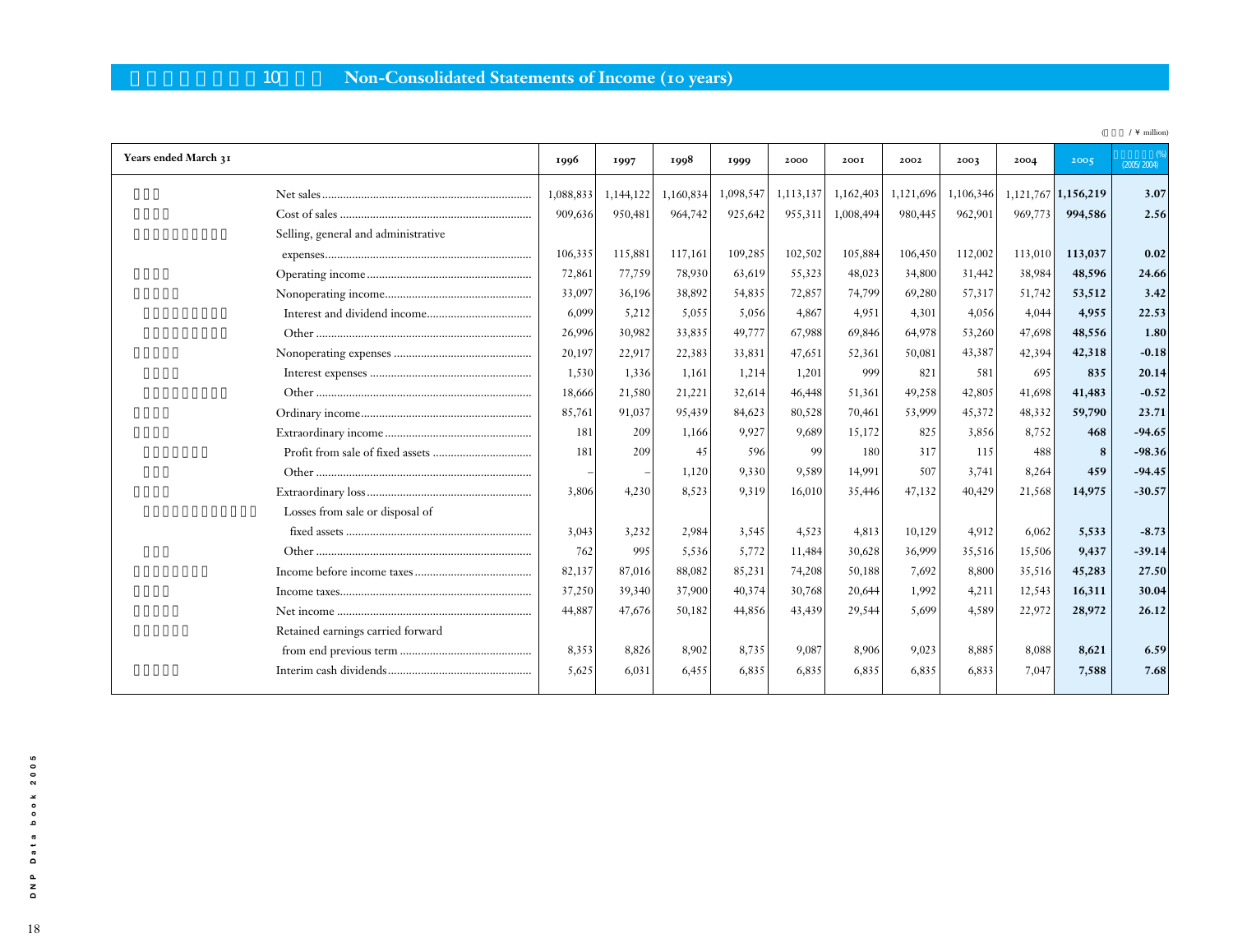# 10 **Non-Consolidated Balance Sheets (10 years)**

|                                  |           |           |                         |           |           |           |           |           |           |           | $\lor$ million |
|----------------------------------|-----------|-----------|-------------------------|-----------|-----------|-----------|-----------|-----------|-----------|-----------|----------------|
| At March 31                      | 1996      | 1997      | 1998                    | 1999      | 2000      | 200I      | 2002      | 2003      | 2004      | 2005      | (2005/2004)    |
| Assets                           |           |           |                         |           |           |           |           |           |           |           |                |
|                                  | 572,559   | 612,805   | 603,244                 | 546,912   | 540,344   | 582,909   | 551,499   | 574,127   | 633,140   | 682,743   | 7.83           |
|                                  | 155,866   | 204,383   | 193,405                 | 148,506   | 144,794   | 139,667   | 143,899   | 196,304   | 240,164   | 277,044   | 15.36          |
|                                  | 367,365   | 360,761   | 365,759                 | 367,940   | 365,946   | 401,578   | 375,322   | 343,523   | 356,057   | 357,218   | 0.33           |
|                                  | 6,439     | 5,142     | 3,234                   | 1,850     | 1,195     | 2,019     | 3,159     | 49        | 6,699     | 6,792     | 1.39           |
|                                  | 42,834    | 41,506    | 37,390                  | 23,876    | 23,492    | 31,605    | 25,386    | 21,203    | 19,770    | 20,664    | 4.52           |
| Other current assets, and        |           |           |                         |           |           |           |           |           |           |           |                |
|                                  | $-49$     | $-1,007$  | $-3,451$                | $-4,735$  | $-4,910$  | $-8,032$  | $-3,727$  | $-13,042$ | $-10,445$ | $-21,019$ |                |
|                                  | 586,606   | 611,298   | 650,353                 | 708,843   | 702,716   | 705,225   | 682,822   | 661,402   | 668,786   | 709,539   | 6.09           |
|                                  | 386,723   | 416,784   | 437,071                 | 462,375   | 453,604   | 454,672   | 438,692   | 413,832   | 396,981   | 419,467   | 5.66           |
|                                  | 1,573     | 1,528     | 1,498                   | 1,510     | 18,001    | 20,121    | 19,859    | 20,718    | 18,525    | 17,682    | $-4.55$        |
|                                  | 198,310   | 192,985   | 211,783                 | 244,957   | 231,110   | 230,432   | 224,271   | 226,851   | 253,279   | 272,389   | 7.55           |
|                                  | 1,159,165 | 1,224,103 | 1,253,597               | 1,255,756 | 1,243,061 | 1,288,135 | 1,234,322 | 1,235,530 | 1,301,927 | 1,392,282 | 6.94           |
| Liabilities                      |           |           |                         |           |           |           |           |           |           |           |                |
|                                  | 351,546   | 385,150   | 366,319                 | 326,011   | 307,322   | 330,200   | 293,454   | 344,827   | 350,722   | 441,816   | 25.97          |
|                                  | 242,493   | 259,642   | 253,670                 | 237,186   | 219,844   | 236,122   | 210,156   | 174,486   | 180,508   | 222,741   | 23.40          |
| Convertible bonds redeemable     |           |           |                         |           |           |           |           |           |           |           |                |
|                                  | 7,672     | 11,478    |                         |           | 19,896    |           | 19,181    | 29,663    |           |           |                |
|                                  | 43,038    | 46,975    | 56,888                  | 39,249    | 33,121    | 57,351    | 38,428    | 31,705    | 40,566    | 65,990    | 62.67          |
| Accrued corporate and enterprise |           |           |                         |           |           |           |           |           |           |           |                |
|                                  | 29,591    | 30,925    | 27,301                  | 21,348    | 17,349    | 16,081    | 8,336     | 14,169    | 3,684     | 16,888    | 358.41         |
|                                  | 28,746    | 36,125    | 28,456                  | 28,224    | 17,108    | 20,641    | 17,349    | 94,801    | 125,959   | 136,191   | 8.12           |
|                                  | 95,709    | 84,711    | 85,068                  | 85,560    | 61,975    | 68,487    | 58,185    | 37,920    | 90,244    | 91,597    | 1.50           |
|                                  |           |           |                         |           |           |           |           |           | 50,000    | 50,000    | 0.00           |
|                                  | 80,355    | 68,824    | 68,740                  | 68,740    | 48,844    | 48,844    | 29,663    |           |           |           |                |
|                                  |           |           |                         |           |           | 19,643    | 28,522    | 37,920    | 40,244    | 41,597    | 3.36           |
|                                  | 15,354    | 15,887    | 16,328                  | 16,820    | 13,131    |           |           |           |           |           |                |
|                                  | 447,255   | 469,861   | 451,388                 | 411,571   | 369,297   | 398,687   | 351,639   | 382,747   | 440,966   | 533,414   | 20.96          |
| Stockholders' equity             |           |           |                         |           |           |           |           |           |           |           |                |
|                                  | 105,233   | 108,847   | 114,464                 | 114,464   | 114,464   | 114,464   | 114,464   |           |           |           |                |
|                                  | 151,437   | 156,308   | 163,267                 | 164,700   | 166,094   | 167,488   | 168,198   |           |           |           |                |
|                                  | 455,239   | 489,085   | 524,477                 | 565,018   | 593,204   | 607,494   | 598,622   |           |           |           |                |
|                                  |           |           |                         |           |           |           | 1,467     |           |           |           |                |
|                                  |           |           |                         |           |           |           | $-70$     |           |           |           |                |
|                                  | 711,910   | 754,242   | 802,209                 | 844,184   | 873,763   | 889,447   | 882,682   |           |           |           |                |
|                                  |           |           |                         |           |           |           |           | 114,464   | 114,464   | 114,464   | 0.00           |
|                                  |           |           |                         |           |           |           |           | 144,898   | 144,901   | 144,905   | 0.00           |
|                                  |           |           |                         |           |           |           |           | 612,673   | 620,994   | 621,031   | 0.01           |
|                                  |           |           |                         |           |           |           |           | 2,505     | 26,927    | 30,061    | 11.64          |
|                                  |           |           |                         |           |           |           |           | $-21,759$ | $-46,327$ | $-51,594$ |                |
|                                  |           |           |                         |           |           |           |           | 852,782   | 860,961   | 858,868   | $-0.24$        |
|                                  | 1,159,165 |           | $1,224,103$   1,253,597 | 1,255,756 | 1,243,061 | 1,288,135 | 1,234,322 | 1,235,530 | 1,301,927 | 1,392,282 | 6.94           |
|                                  |           |           |                         |           |           |           |           |           |           |           |                |

DNP Data book 2005 19**DNP Data book 2005**

 $19\,$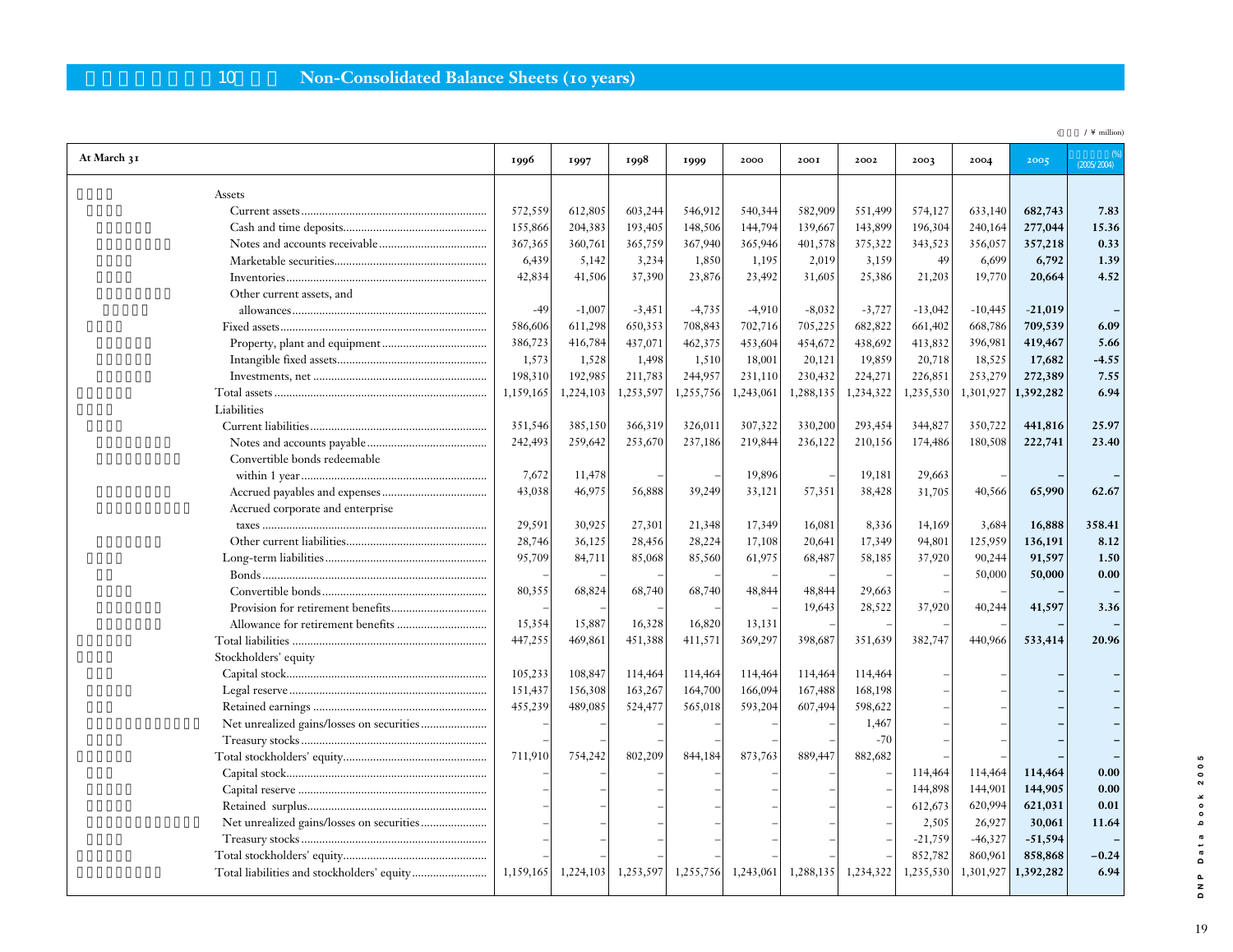### **Shareholder Information Contract Contract Contract Contract Contract Contract Contract Contract Contract Contract Contract Contract Contract Contract Contract Contract Contract Contract Contract Contract Contract Contra**

| <b>Authorized shares:</b>             | 1.191,000000 |               |
|---------------------------------------|--------------|---------------|
| <b>Shares issued and outstanding:</b> | 750480693    | Bб<br>$(n_1)$ |
| Number of shareholders:               | 32437        |               |

#### **Principal shareholders**

|                                                                               | <b>Investment in DNP</b>       |                                      |  |  |
|-------------------------------------------------------------------------------|--------------------------------|--------------------------------------|--|--|
| <b>Name</b>                                                                   | Number of share<br>(thousands) | Percentage of<br>total equity $(\%)$ |  |  |
| The Master Trust Bank of Japan, Ltd.                                          | 47,138                         | 6.28                                 |  |  |
| (Trust A/C)                                                                   |                                |                                      |  |  |
| The Dai-ichi Mutual Life Insurance Co.                                        | 34,646                         | 4.62                                 |  |  |
| Japan Trustee Services Bank, Ltd.                                             | 32,228                         | 4.29                                 |  |  |
| (Trust A/C)                                                                   |                                |                                      |  |  |
| <b>State Street Bank and Trust Company</b>                                    | 28,166                         | 3.75                                 |  |  |
| Nippon Life Insurance Co.                                                     | 18,212                         | 2.43                                 |  |  |
| The Chase Manhattan Bank, N.A.<br><b>London S.L. Omnibus Account</b>          | 15,623                         | 2.08                                 |  |  |
| Mizuho Corporate Bank, Ltd.                                                   | 15,242                         | 2.03                                 |  |  |
| Mizuho Bank, Ltd.                                                             | 12,471                         | 1.66                                 |  |  |
| <b>Employees' Shareholding Association</b>                                    | 10,521                         | 1.40                                 |  |  |
| Mellon Bank, N.A. as Agent for its<br><b>Client Mellon Omnibus US Pension</b> | 8,926                          | 1.19                                 |  |  |
|                                                                               |                                |                                      |  |  |

 $34,708,297$ 

 $1,000$ 

**General Information** 

BREAKDOWN BY TYPE OF SHAREHOLDER 金融関 Financial institutions 37.67 外国人 Non-Japanese institutions 33.69% .<br>Other Japanese institutions 12.08% 個人 Individuals and other 10.70% 証券会社 Securities companies 1.24% Treasury stock 462 Breakdown by size of holdings (*number of shares*)  $\frac{1,000000}{7463}$ 100,000~999,999 1466 1,000~9,999 6.14% 10,000 49,999<br>2.70%  $270%$   $\frac{1}{20}$   $\frac{1}{20}$   $\frac{1}{20}$   $\frac{1}{20}$ 0.19  $-50000~99999$  $168$ 



**Transfer Agent** Mizuho Trust & Banking Co., Ltd.

2 1

Mizuho Trust & Banking Co., Ltd. Stock Transfer Agency Department 2-1, Yaesu 1-chome, Chuo-ku, Tokyo 103-8670, Japan

**Common Stock Listing**

Tokyo, Osaka

**Registrar**

31  $6$ 利益配当金:3月31日 中間配当金:9月30日 31 31 **Fiscal year-end : March 31 Month of annual shareholders' meeting : June Ex-dividend date Year-end dividends paid to shareholders as of : March 31 Interim dividends paid to shareholders as of : September 30 Balance date : March 31**

If additional shareholders' meetings are required, the board of directors will decide and notify the shareholders.

ဖာ 2005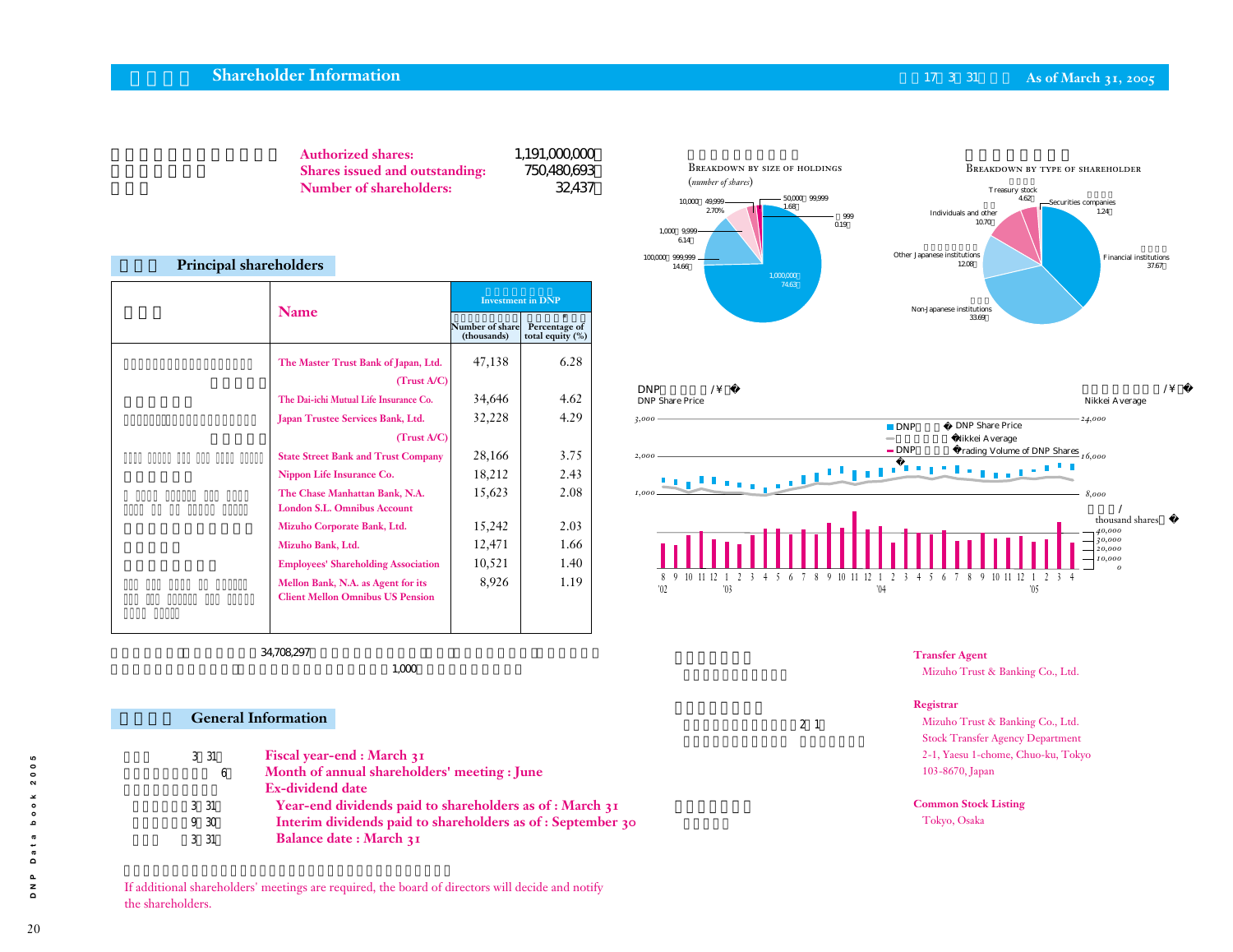|                                                  | Dai Nippon Printing Co., Ltd.                                                                                                                                                                                                  |                            |                                                                                                                                                                                                                                                  |
|--------------------------------------------------|--------------------------------------------------------------------------------------------------------------------------------------------------------------------------------------------------------------------------------|----------------------------|--------------------------------------------------------------------------------------------------------------------------------------------------------------------------------------------------------------------------------------------------|
| Establishment                                    | 1876<br>9<br>-10<br>October 1876                                                                                                                                                                                               | <b>Production Sites</b>    |                                                                                                                                                                                                                                                  |
| Incorporation                                    | 1894<br>1 19<br>27<br>January 19, 1894                                                                                                                                                                                         | (including subsidiaries)   |                                                                                                                                                                                                                                                  |
| Capital                                          | 1,144 64<br>¥114,464 million                                                                                                                                                                                                   |                            | <domestic></domestic>                                                                                                                                                                                                                            |
| <b>Employees</b>                                 | 9013<br>Non-Consolidated)<br>34939<br>Consolidated)                                                                                                                                                                            |                            | Hokkaido, Iwate, Miyagi, Fukushima, Tochigi, Ibaraki, Chiba,<br>Saitama (7 plants), Tokyo (4 plants), Kanagawa (2 plants), Aichi, Gifu,<br>Kyoto (3 plants), Nara, Osaka, Hyogo (2 plants),<br>Okayama, Hiroshima, Tokushima, Fukuoka (3 plants) |
| <b>Sales Offices</b><br>(including subsidiaries) |                                                                                                                                                                                                                                |                            |                                                                                                                                                                                                                                                  |
|                                                  | <domestic><br/>Sapporo, Asahikawa, Kitami, Obihiro, Kushiro, Hakodate,</domestic>                                                                                                                                              |                            | Overseas<br>Singapore, Malaysia (Johor),<br>Indonesia (Jakarta), United States of America<br>(Concord, N.C., Chula Vista, C.A.), Denmark (Karlslunde), Italy (Agrate)                                                                            |
|                                                  | Sendai, Aomori, Hachinohe, Morioka, Akita, Yamagata, Koriyama,<br>Ustunomiya, Tokyo, Mito, Yokohama, Nagoya, Shizuoka, Hamamatsu,<br>Toyohashi, Nagano, Niigata, Toyama, Kanazawa, Osaka, Kyoto, Kobe,                         | <b>Research Institutes</b> | Tokyo, Chiba, Saitama, Ibaraki                                                                                                                                                                                                                   |
|                                                  | Hiroshima, Yonago, Okayama, Fukuyama, Yamaguchi, Takamatsu,<br>Tokushima, Kannonji, Matsuyama, Kochi, Fukuoka, Kitakyushu, Kurume,<br>Nagasaki, Sasebo, Kumamoto, Oita, Miyazaki, Kagoshima, Okinawa                           |                            | 162-8001<br>1-1, Ichigaya Kagacho 1chome, Shinjuku-ku, Tokyo 162-8001, Japan<br>Tel: 0332662111 / +81332662111<br>Web Site: http://www.dnp.co.jp                                                                                                 |
|                                                  | < Overseas><br>Seoul, Shanghai, Beijing, Taipei, Singapore, Jakarta, Sydney,<br>New York, Concord, N.C., San Francisco, Silicon Valley, Los Angeles,<br>Chula Vista, San Marcos, Dusseldorf, London, Copenhagen, Dinan, Agrate | IR<br>Inquiries            | Press and Public Relations<br>Tel: 0352258220 / +81352258220<br>Fax: 0352258239 / +81352258239<br>E-mail: info@mail.dnp.co.jp                                                                                                                    |